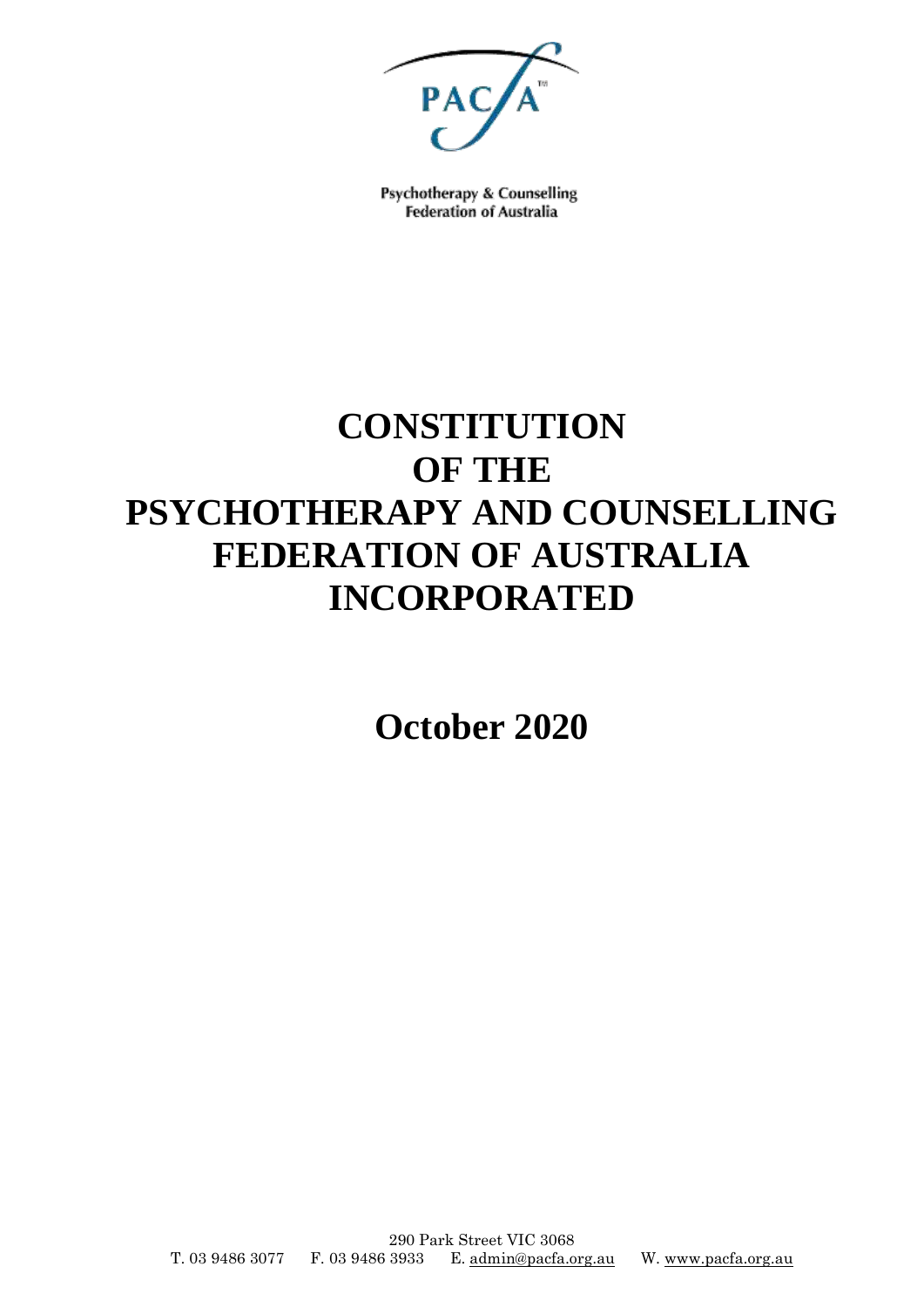# **PACFA Constitution October 2020**

## **1. NAME**

The name of the Association is "Psychotherapy and Counselling Federation of Australia Incorporated" (PACFA).

# **2. DEFINITIONS AND INTERPRETATION**

## **2.1 Definitions**

In this Constitution, unless a contrary intention appears:

"Aboriginal and Torres Strait Islander" means a person who identifies as being of Aboriginal or Torres Strait Islander background. "Act" means the *Associations Incorporation Act 1991* (ACT) as amended from time to time. "Affiliated Organisation" means an organisational Member of PACFA (other than a Member Association) that meets the requirements in clause 5.3.6 and the By-laws (as applicable), being a Member that does not have voting rights. "Annual Report" means a statement in accordance with sections  $79(1)(a)$  and  $67(2)(b)$  of the Act. "Association" means PACFA, incorporated as an association in the Australian Capital Territory under the Act on 9 June 1999, association number A03266. "Board" means the board of the Association structured in accordance with clause 22 and appointed in the manner approved by this Constitution. "Board Member" means a member of the Board. "Branch" means a Division of PACFA Members which may be established in relation to Members in a particular geographic area. "By-law" means a by-law of the Association made or amended by the Board in accordance with clause 30.1. "Code of Ethics" means the PACFA Code of Ethics currently in force, as amended from time to time. "CATSIHP" means the College of Aboriginal and Torres Strait Islander Healing Practices. "College" means a Division of PACFA Members which may be established in relation to Members from a particular therapy modality or other shared professional interest.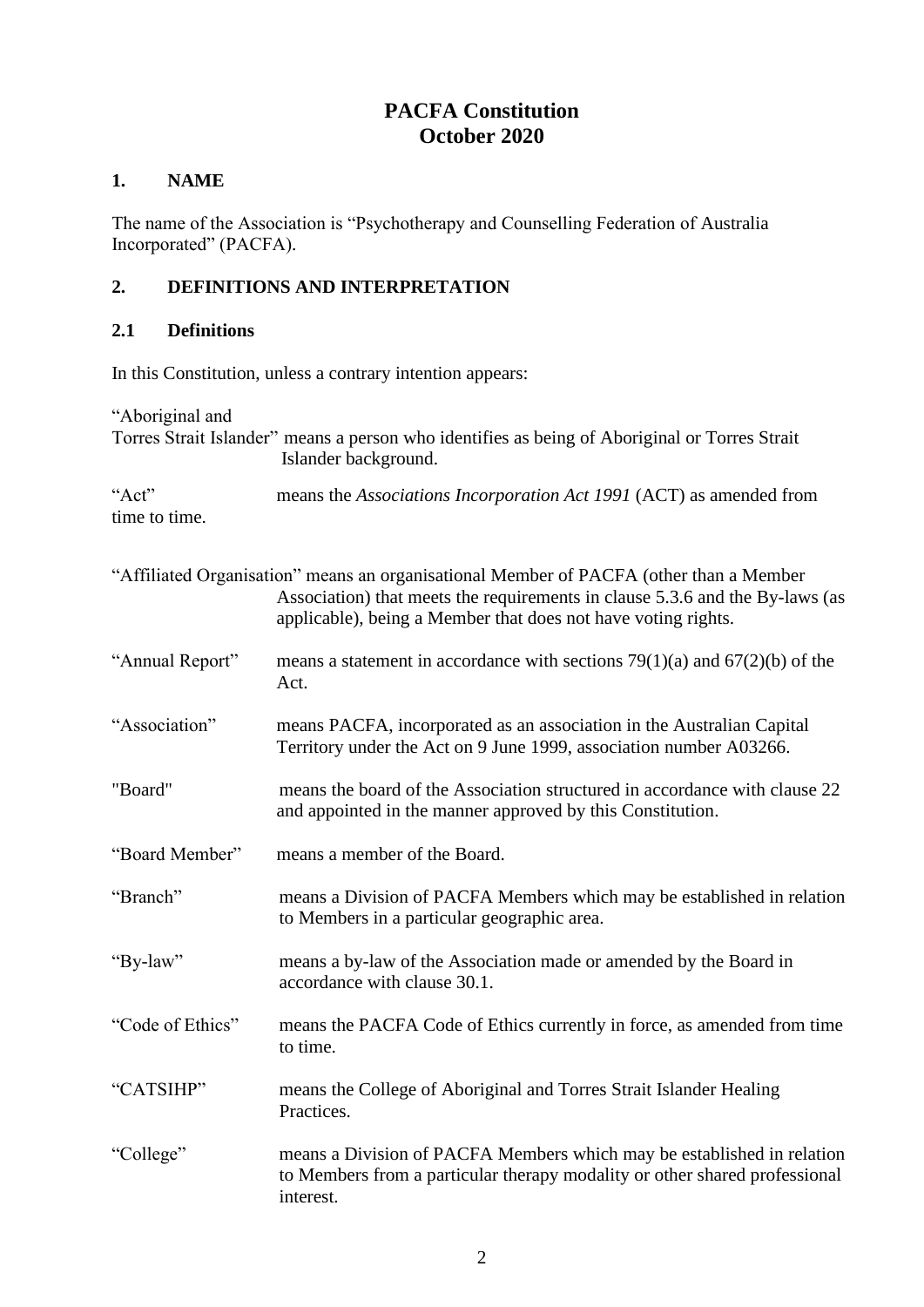| "Constitution"    | means this constitution of the Association as amended from time to time in<br>accordance with clause 33.                                                                                                                                                        |
|-------------------|-----------------------------------------------------------------------------------------------------------------------------------------------------------------------------------------------------------------------------------------------------------------|
| "Council"         | means the body of Delegates of Member Associations, Divisions, Sub-<br>divisions and office holders of the Association that operates in accordance<br>with clause 20.                                                                                           |
| "Delegate"        | means the natural person or persons appointed by a Member Association, a<br>Division or a Sub-division of PACFA to the Council, as notified to the<br>Association by that Member Association, Division or Sub-division using the<br>form set out in Appendix 1. |
| "Division"        | means a PACFA Branch or PACFA College and includes Sub-divisions of<br>PACFA Colleges.                                                                                                                                                                          |
| "Eligible Member" | means a natural person eligible to one vote each on the Member Congress by<br>virtue of being:                                                                                                                                                                  |
|                   | (a) an Individual Member of PACFA who meets the PACFA Training<br>Standards or whose training is deemed equivalent to the PACFA<br>Training Standards;                                                                                                          |
|                   | (c) MA Member who meets the PACFA Training Standards or whose training<br>is deemed equivalent to the PACFA Training Standards and who is<br>entitled to vote by virtue of being a member of a Member Association;                                              |
|                   | (d) a Board Member; or                                                                                                                                                                                                                                          |
|                   | (e) a Chair of a Standing Committee.                                                                                                                                                                                                                            |
| "Expert Member"   | means an expert member of the PACFA Board or a PACFA Committee who<br>is appointed to that position to contribute specialist expertise.                                                                                                                         |
| "Financial Year"  | means the year ending on 30 June.                                                                                                                                                                                                                               |
| "General Meeting" | means an Annual General Meeting or Special General Meeting of Eligible<br>Members.                                                                                                                                                                              |
|                   | "Individual Member" means any individual who is a Member of PACFA in any of the individual<br>membership categories as defined in the By-laws and that meets the<br>requirements in clause 5.3.4 and 5.3.5 and the By-laws (as applicable).                     |
| "Interest Group"  | means an informal group of Members of PACFA, MA members, and other<br>interested professionals, who come together to explore aspects of practice and<br>to provide networking and support opportunities.                                                        |
| "Investigator"    | has the meaning set out in clause 10.6.                                                                                                                                                                                                                         |
| "Levy"            | means the Per Capita Fee or any other special fee that has been agreed to at<br>an Annual General Meeting or Special General Meeting of Eligible<br>Members.                                                                                                    |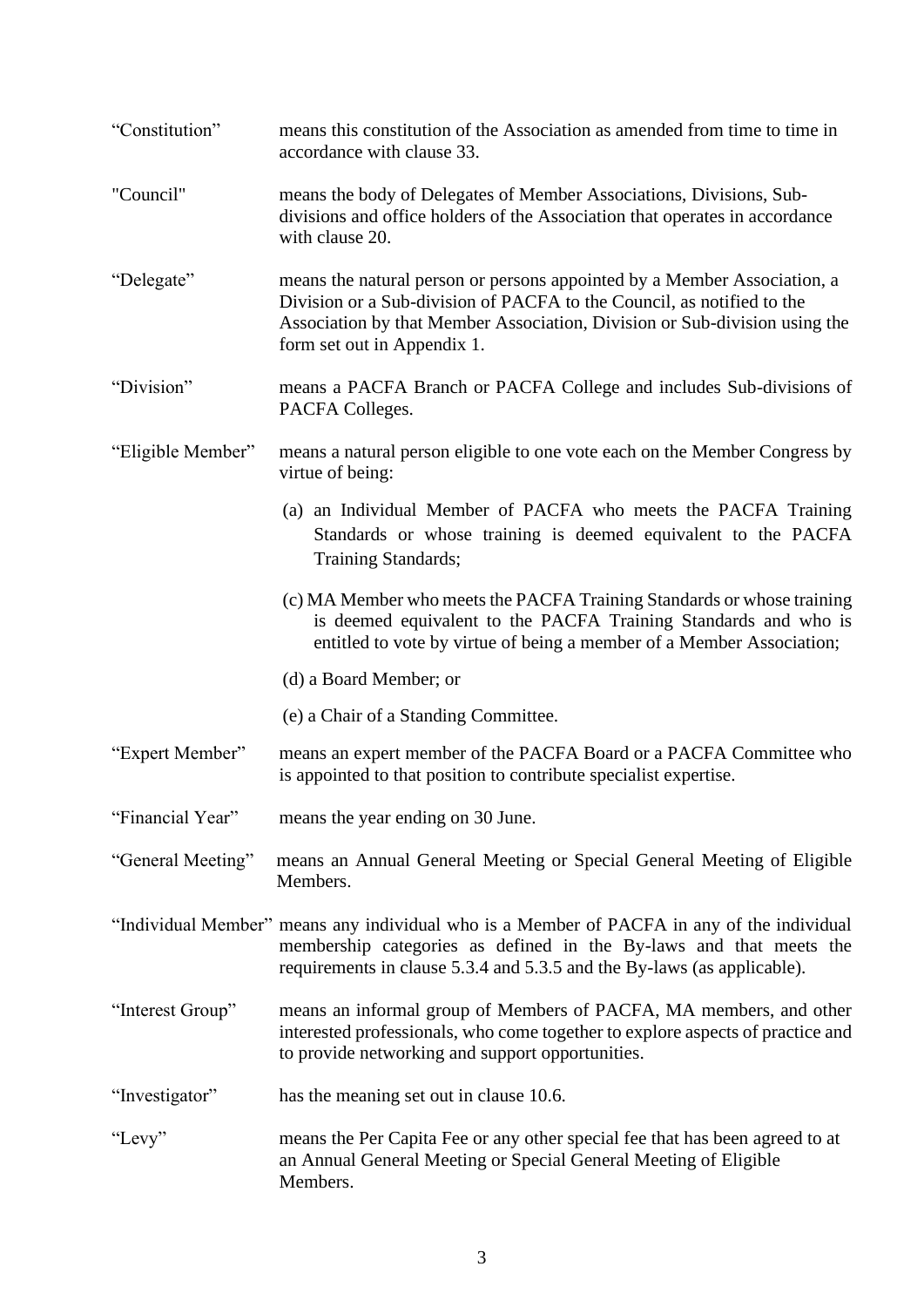| "MA Member"        | means a natural person who is a member of a PACFA Member<br>Association, and for whom the required Per Capita Fee is payable, provided<br>that the Member Association has paid its Per Capita Fees.                                                                              |
|--------------------|----------------------------------------------------------------------------------------------------------------------------------------------------------------------------------------------------------------------------------------------------------------------------------|
| "Member"           | means a member of PACFA in any of the individual or organisational<br>membership categories as defined in the By-laws.                                                                                                                                                           |
|                    | "Member Association" means any organisation that meets the requirements in clause 5.3.1 and<br>5.3.2 and the By-laws (as applicable) that is accepted as a Member of<br>PACFA in accordance with this Constitution.                                                              |
| "Member Congress"  | means the representative body of Eligible Members who meet at General<br>Meetings of the Association convened in accordance with this Constitution<br>and the Act.                                                                                                               |
| "Membership Fee"   | means the annual membership fee payable by Members.                                                                                                                                                                                                                              |
| "Objects"          | means those objects set out in clause 3 and varied from time to time in<br>accordance with clause 33.                                                                                                                                                                            |
| "Per Capita Fee"   | means a fee based on the number of Members of a Member Association that<br>meet the PACFA Training Standards or whose training is equivalent to the<br>PACFA Training Standards.                                                                                                 |
|                    | "Professional Conduct Panel" means a panel appointed in accordance with the Professional<br>Conduct Procedures to hear a complaint against a practitioner.                                                                                                                       |
|                    | "Professional Conduct Procedures" means the documented complaint handling procedure currently<br>in force, as amended from time to time.                                                                                                                                         |
| "Registrant" means | a counsellor or psychotherapist who is listed on the PACFA National<br>Register of Counsellors and Psychotherapists.                                                                                                                                                             |
| "Secretary"        | means the person holding office under this constitution as the secretary of<br>the Association or, if no such person holds that office, the public officer of<br>the Association.                                                                                                |
|                    | "Special Resolution" means a resolution passed in accordance with clause 33.2.                                                                                                                                                                                                   |
|                    | "Standing Committee" means a committee established by the Board or Council pursuant to clause<br>31.1 or the By-laws.                                                                                                                                                            |
|                    | "Statement of the Accounts" means accounts which give a true and fair account of:<br>the income and expenditure of the Association during the most<br>(a)<br>recently ended Financial Year;<br>the assets and liabilities of the Association at the end of that Financial<br>(b) |
|                    | Year;<br>any mortgages, charges or other securities of any description<br>(c)<br>affecting any property of the Association at the end of that Financial<br>Year;                                                                                                                 |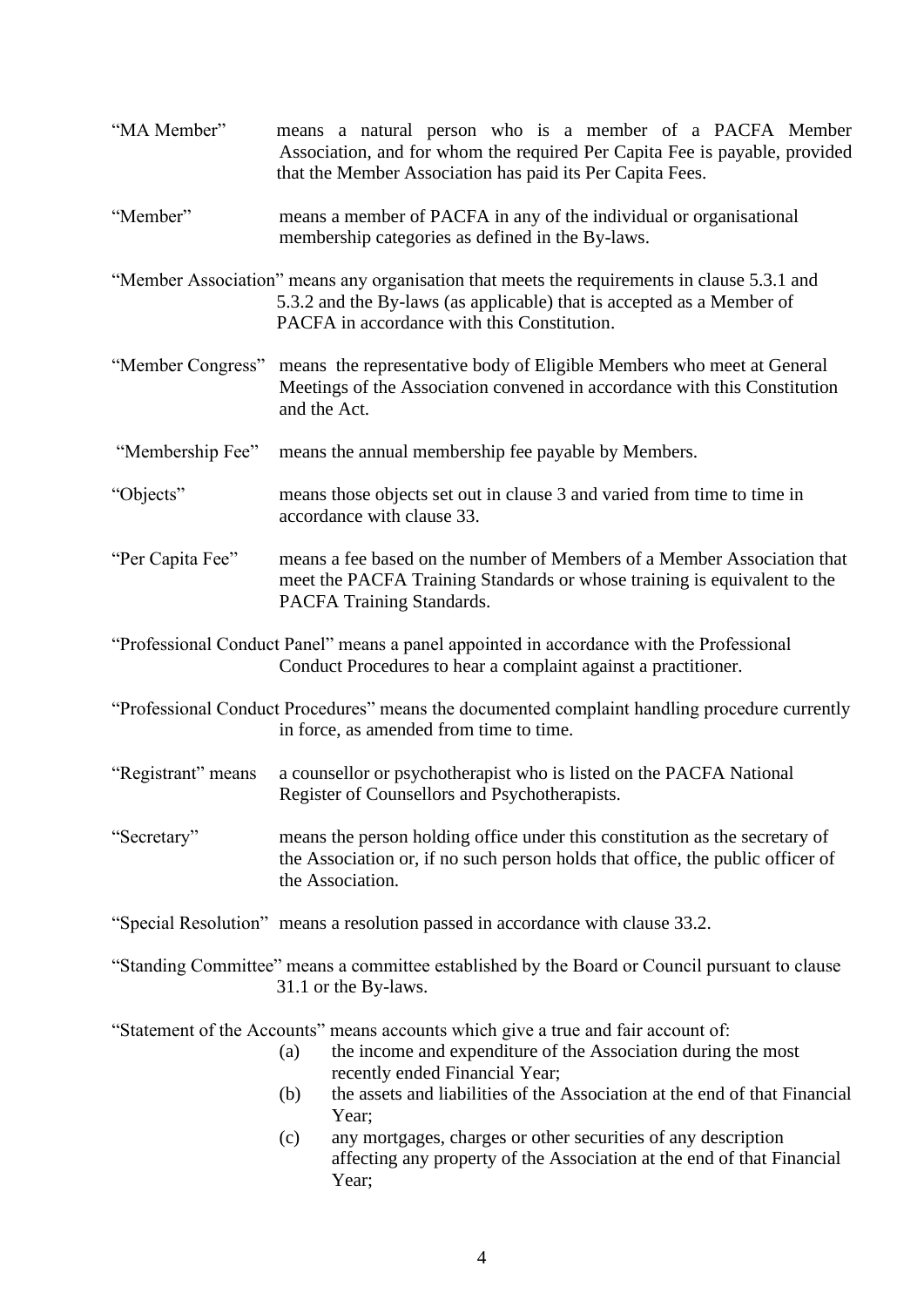- (d) in respect of each trust of which the Association was the trustee during a period in that Financial Year, accounts in relation to those matters in (a) to (c) (inclusive) on respect of each trust.
- "Sub-Division" means a sub-set of a College which operates autonomously from the parent College.

"Training Standards" means the training standards approved by the Board from time to time.

#### **2.2 Interpretation**

In this Constitution, unless the contrary intention appears:

- (a) words importing the singular include the plural and vice versa;
- (b) a reference to any party or other person includes that person's successors and permitted assigns;
- (c) a reference to a statute, ordinance or other legislation includes any amendment, replacement or re-enactment for the time being in force and includes all regulations, by-laws and statutory instruments made thereunder;
- (d) a reference to this or any other document includes a reference to that document as amended, supplemented, novated or replaced from time to time;
- (e) a reference to a clause is a reference to a clause of this Constitution;
- (f) a reference to writing includes all means of reproducing words in a tangible and permanently visible form;
- (g) a reference to time is a reference to time in the Australian Capital Territory;
- (h) where a party comprises two or more persons any agreement or obligation to be performed or observed by that party binds those persons jointly and each of them severally, and a reference to that party is deemed to include a reference to any one or more of those persons;
- (i) the headings in this Constitution does not affect its interpretation.

# **3. OBJECTS**

**3.1** The primary Object of the Association is to promote the development of the science relating to the art and practice of Psychotherapy and Counselling.

**3.2** The Association provides a forum for counsellors and psychotherapists and professional Psychotherapy and Counselling associations to provide a united, professional identity for the science including providing support, public accountability, and representation of the professions to the community, while respecting the diversity of approaches within this field of science.

**3.3** Without limiting the generality of the above, the Objects include the following:

- 3.3.1 to promote the development of research into the efficacy of counselling, psychotherapy and Aboriginal and Torres Strait Islander Healing Practices, skills development, theory and knowledge building and promote these in the community as widely as possible;
- 3.3.2 to formulate, monitor, and review standards of ethical behaviour for the public good in the practice of psychotherapy, counselling and Aboriginal and Torres Strait Islander Healing Practices;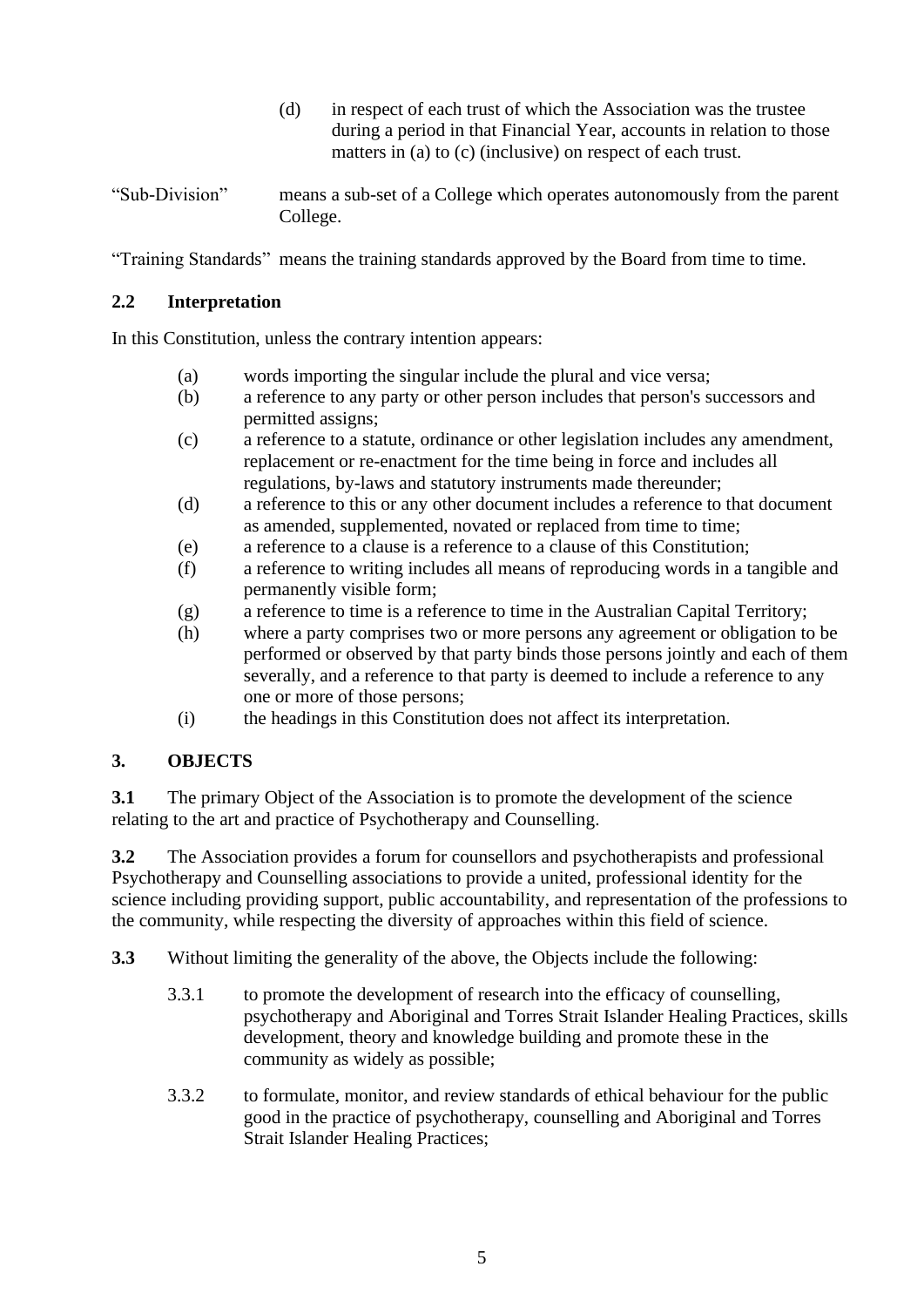- 3.3.3 to formulate, monitor, and review standards of training and education leading to recognition as a professional Psychotherapist, Counsellor or Aboriginal and Torres Strait Islander Healing Practitioner;
- 3.3.4 to represent the views of Members on standards and practice issues, to the community and to government agencies;
- 3.3.5 to foster opportunities for professional development through activities such as conferences, workshops, publications, electronic media etc;
- 3.3.6 to coordinate the provision of relevant information on qualified practitioners to the community and to government agencies through a national register of psychotherapists, counsellors and Aboriginal and Torres Strait Islander Healing Practitioners;
- 3.3.7 to liaise with other relevant national and international organisations.

**3.4** The assets and income of the Association will be applied solely in furtherance of its Objects and no portion will be distributed directly or indirectly to the members of the Association except as bona fide compensation for services rendered or expenses incurred on behalf of the Association.

# **4. POWERS OF THE ASSOCIATION**

**4.1** Subject to the Act, the Association has the legal capacity and all powers of an incorporated association under the Act, including to:

- 4.1.1 carry out the Objects;
- 4.1.2 give effect to this Constitution; and
- 4.1.3 act as a trustee of any trust.

**4.2** The Association may employ such salaried staff as are necessary to fulfill and carry out the Objects of the Association.

**4.3** The assets and income of the Association may only be applied to further the Objects and no portion thereof will be distributed directly or indirectly to any person except as:

- 4.3.1 bona fide compensation for services rendered to or expenses incurred on behalf of the Association;
- 4.3.2 a salaried member of the Association staff appointed by the Board; and
- 4.3.3 reasonable and proper rent for premises or leased to the Association.

## **5. MEMBERSHIP**

**5.1** All Members are bound by this Constitution, the resolutions and the By-laws made thereunder and by all proper directions of the Member Congress and Council.

- 5.1.1 All Individual Members and Delegates to the Council of the Association must be and continue to be of good repute and professional standing.
- 5.1.2 All Individual Members, as defined in the By-laws, are bound by the PACFA Code of Ethics.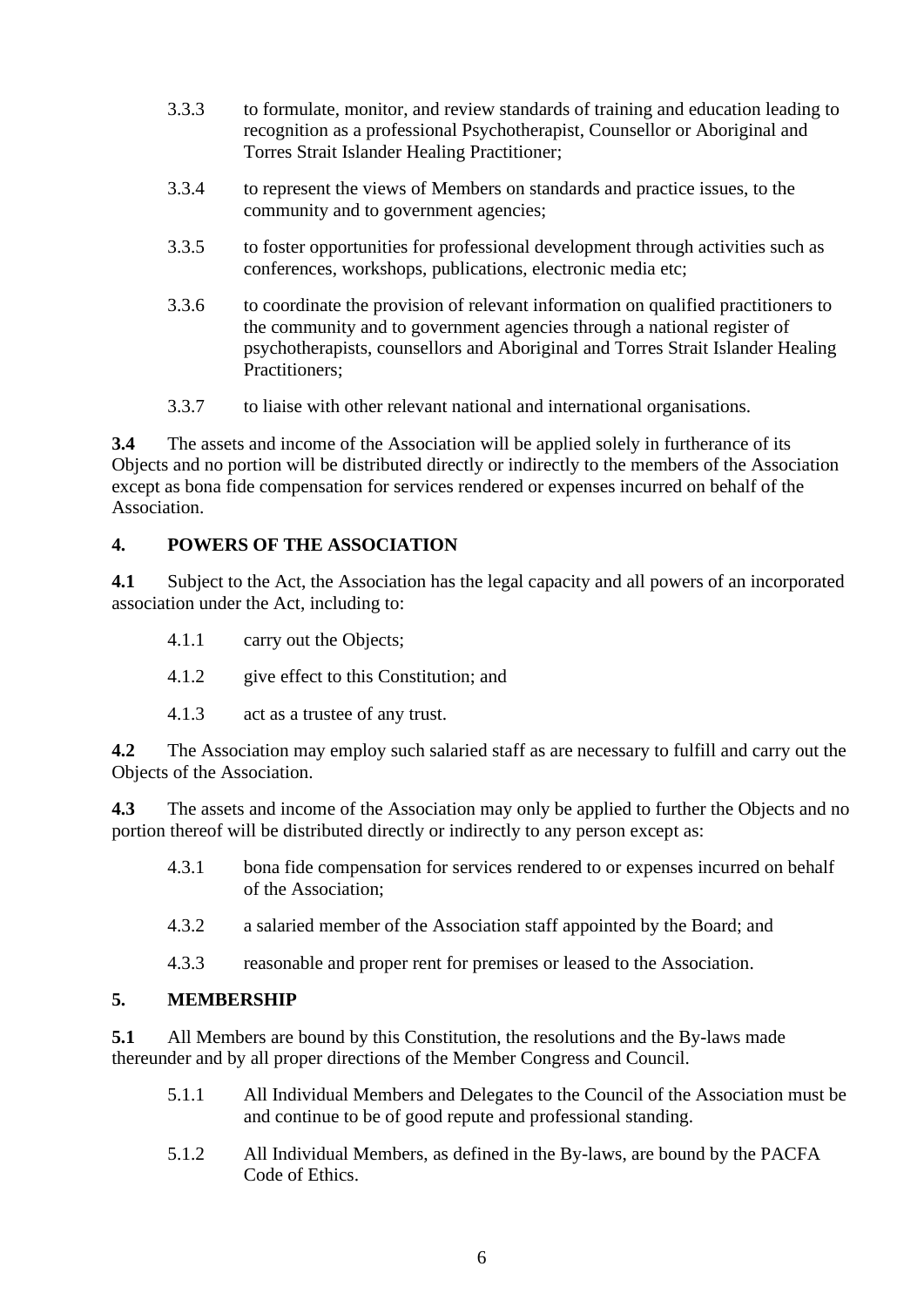**5.2** Applicants for membership as a Member Association, Individual Member or Affiliated Organisation must meet the relevant eligibility and application requirements specified or referred to in clause 5.3, 5.4 or 5.5.

**5.3** To be eligible for membership of the Association as a Member Association, the applying association must:

5.3.1 be a professional association of (i) Psychotherapists or (ii) Counsellors or (iii) trainers or educators of Psychotherapists and Counsellors that:

> 5.3.1(a) has a minimum number of members as specified in the by-laws of the Association;

> 5.3.1(b) meets the minimum criteria for training standards and ethical standards for Member Associations as set by Council;

5.3.1(c) is a not-for-profit body corporate or an incorporated association;

5.3.1(d) meets the criteria of any other by-laws; or

5.3.2 be a subgroup of allied professionals whose professional body:

5.3.2(a) meets the minimum criteria for training standards as set by Council; 5.3.2(b) has ethics which meet the Association's requirements;

5.3.2(c) has objectives congruent with the Association;

5.3.2(d) is sufficiently autonomous to relate to the Association with its own officers.

5.3.2(e) meets the criteria of any other By-laws.

5.3.3 To retain eligibility for membership of the Association as a Member Association, the Member Association must:

5.3.3(a) continue to meet the eligibility criteria set out in the relevant By-laws;

5.3.3(b) provide to the Board on an annual basis data reasonably requested by the Board concerning ethical complaints and outcomes in relation to that Member Association and its members; and

- 5.3.4 To be eligible for Individual Membership of the Association, applicants must meet the membership requirements for the membership category for which they are applying. The membership requirements for Individual Membership will be set by the Council and may be varied by Council from time to time.
- 5.3.5 To retain Individual Membership of the Association, Individual Members must meet the annual membership renewal requirements set by the Council.
- 5.3.6 To be eligible for membership of the Association as an Affiliated Organisation, applicants must meet the membership requirements. The membership requirements will be set by the Council and may be varied by the Council from time to time.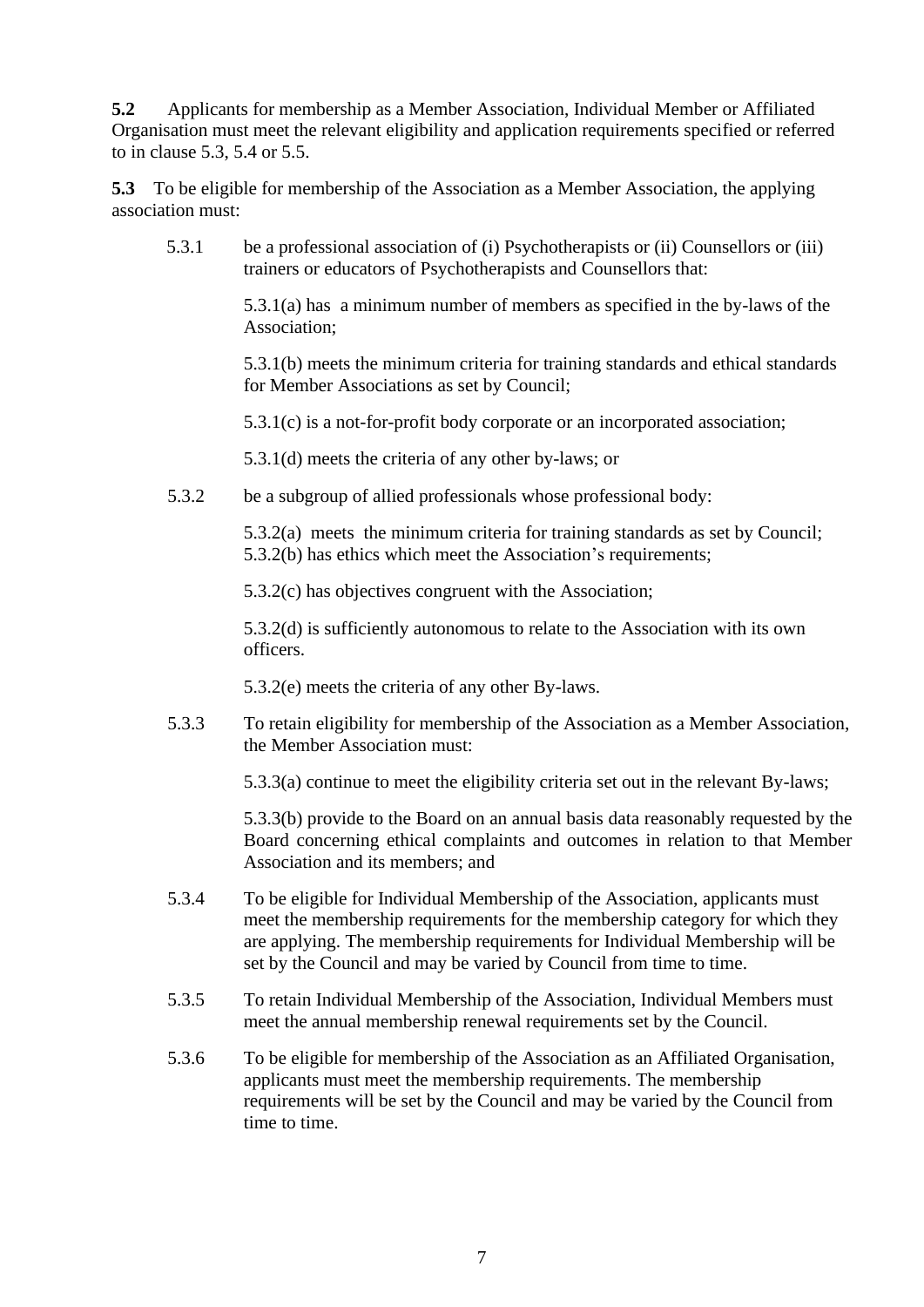**5.4** Individual Members who meet the PACFA Training Standards or whose training is deemed equivalent to the PACFA Training Standards, will be Eligible Members with the right to one vote each at the Member Congress.

**5.5** MA Members who meet the PACFA Training Standards or whose training is deemed equivalent to the PACFA Training Standards, will be Eligible Members with the right to vote at the Member Congress as representatives of a Member Association; such eligibility is based on their membership of a Member Association and will automatically cease upon that individual ceasing to be a member of a Member Association or upon that Member Association ceasing to be a Member Association. Each MA Member may participate in the Member Congress as an individual and is entitled to one vote by notifying the Association of the MA member's voting entitlement using the form in Appendix 2.

**5.6** Eligible Members will be entitled to:

- 5.6.1 attend or otherwise participate in General Meetings of the Association;
- 5.6.2 vote upon all matters brought before General Meetings; and
- 5.6.3 nominate for any office on the Board of the Association subject to clause 22.

**5.7** Each Member Association is entitled to have its nominated Delegate (or such additional number of Delegates as the Association's By-laws may specify from time to time):

5.7.1 appointed to the Council and attend all Council meetings of the Association; and

5.7.2 vote upon all matters brought before meetings of the Council.

**5.8** Subject to clause 5.9, each Division of PACFA is entitled to have its nominated Delegate (or such additional number of Delegates as the Association's By-laws may specify from time to time):

5.8.1 appointed to the Council and attend all Council meetings of the Association; and

5.8.2 vote upon all matters brought before meetings of the Council.

**5.9** Where a College has more than one Sub-Division representing different psychotherapy or counselling modalities or other areas of shared professional interest, each College Sub-Division will be entitled to have its nominated Delegate attend and vote at meetings of the Council of the Association, or such additional number of Delegates as the Association's By-laws may specify from time to time, in addition to the College itself having a nominated Delegate or Delegates.

**5.10** Delegates nominated to Council by Member Associations, Divisions or Sub-divisions will be nominated by the responsible Committee of Management of the Member Association or by the Leadership Group of the Division or Sub-division using the relevant Appointment of Delegate form in Appendix 1.

## **5.11 Liability of Members**

5.11.1 In the event of a winding up of the Association, the liability of each Member to contribute towards payment of the debts and liabilities of the Association or the costs, charges and expenses of winding up the Association is limited to all outstanding subscription moneys and Membership Fees and Levies (as applicable) owed by that Member in accordance with clause 8.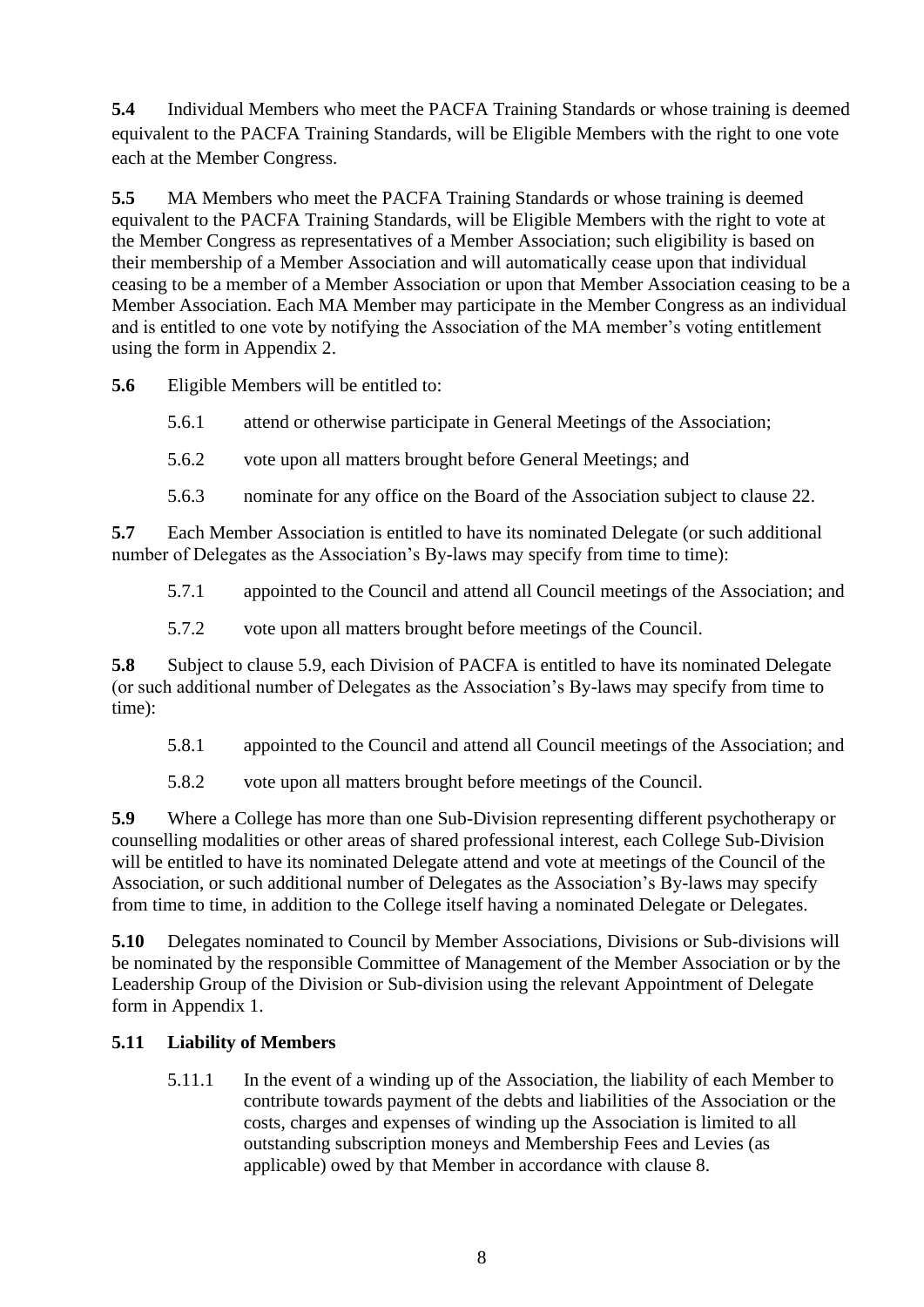- 5.11.2 If a Board Member commits an offence in relation to a failure of the Association to comply with section 109 of the Act, the member or members of the Board is or are respectively liable, or jointly and severally liable, for any debt or liability incurred by the Association because of the commission of the offence.
- 5.11.3 The rights and privileges of each Member are personal to each Member and are not transferable by the Member's own act or by operation of law, and if applicable, are subject to any restriction or additional rights or privileges applicable to the Category, Division or Sub-Division of Membership.

# **6. BRIDGING MEMBERSHIP OR REGISTRATION**

**6.1** By-laws made under this Constitution may provide for bridging membership of the Association or bridging registration for MA Members.

**6.2** Where a person holds bridging membership or bridging registration they will have all the rights, entitlements and privileges they would have had as an Individual Member or as a Registrant.

# **7. REGISTER OF MEMBERS**

**7.1** The Secretary will maintain a Register of Members in all membership categories. Subject to the Act, the Register of Members will contain particulars of the name, postal address, date of joining the Association, and such other particulars in respect of each Member as the Council will from time to time determine.

**7.2** Unless otherwise provided in this Constitution the Register of Members will be kept in the custody of the Secretary who may delegate this responsibility to the PACFA CEO. The Register of Members is available for inspection by Members at a time and place nominated by the Secretary. The place at which the Register of Members is available for inspection must be published in the Annual Return.

## **8. SUBSCRIPTIONS AND LEVIES**

**8.1** All Members must pay the annual Membership Fee specified in the By-laws in accordance with clause 8.3. Such Membership Fees may vary based on the category of membership.

**8.2** In addition, each Member Association must pay a Levy based on the membership size of the Member Association and calculated in accordance with the formula specified in the By-laws.

**8.3** All Membership Fees and Levies charged pursuant to this clause 8 will be payable in advance to the Association by the 30th day of June in each year or by such later date as determined from time to time by the Board.

**8.4** Membership Fees and Levies may be varied from time to time as detailed in the By-laws.

# **9. CESSATION OF MEMBERSHIP**

- **9.1** A Member Association will cease to be a Member if:
	- 9.1.1 the Member Association ceases to exist; or
	- 9.1.2 by notice in writing to the Secretary, it resigns its membership; or
	- 9.1.3 its subscription or any Levy due by that Member Association has been in arrears for more than three months; or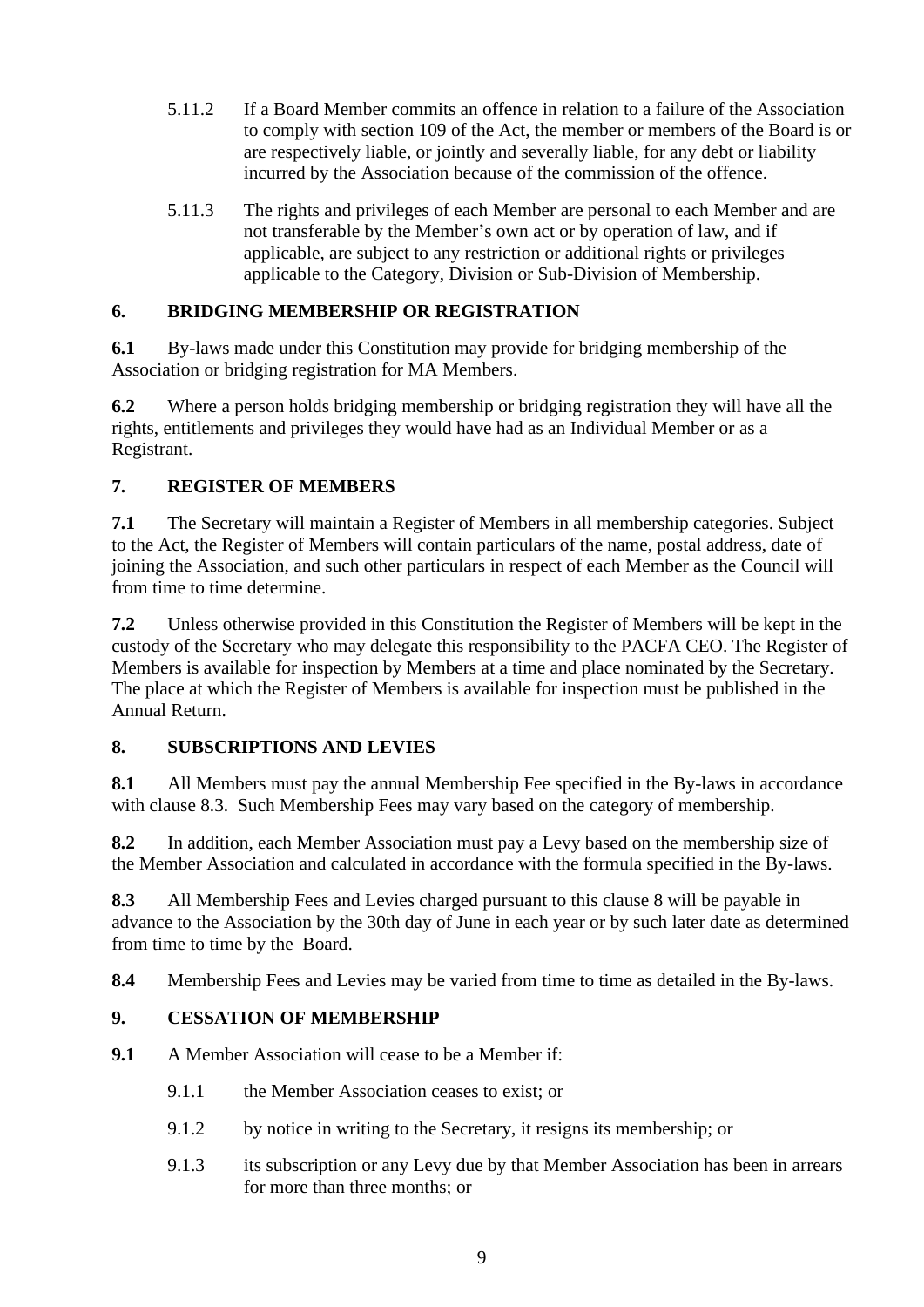9.1.4 it ceases to meet the requirements specified in clause 5.3.1 or 5.3.2.

**9.2** In the event that a Member Association's membership is ceased in accordance with clause 9.1.2 or 9.1.3 above, the Member Association may, with the approval of the Board, be reinstated as a Member immediately on payment of all sums due by that Member Association.

- **9.3** An Individual Member or an Affiliated Organisation will cease to be a member if:
	- 9.3.1 they fail to renew their membership and pay the required Membership Fee in accordance with clause 8.3; or
	- 9.3.2 by notice in writing to the PACFA Office, they resign their membership; or
	- 9.3.3 they cease to meet the membership requirements specified in clause 5.3.4, 5.3.5 and 5.3.6 (as applicable).

**9.4** In the event that an Individual Member's membership is ceased in accordance with clause 9.3.1, the Individual Member may apply to the Association to reactivate their membership within 12 months of the membership ceasing using the required application form and by paying the applicable Membership Fee.

#### **10. SUSPENSION OR EXPULSION OF MEMBERS**

**10.1** A Member in any membership category may be suspended or expelled if the Board has reasonable grounds to believe that the Member has:

- 10.1.1 persistently and willfully acted in conduct prejudicial to the interests and/or Objects of the Association;
- 10.1.2 persistently refused or neglected to comply with the provisions of this Constitution;
- 10.1.3 persistently acted in such a manner as to make their suspension or expulsion desirable in the interests of the Association.

**10.2** An Individual Member may be suspended or expelled if the Board has reasonable grounds to believe that the Individual Member has:

- 10.2.1 had a complaint upheld against them by a PACFA Professional Conduct Panel or by another relevant professional body for unethical conduct sufficiently serious as to warrant suspension or expulsion;
- 10.2.2 engaged in unethical conduct, for which there is clear evidence, even in the absence of a formal complaint being upheld against the Individual Member, in relation to conduct that is sufficiently serious as to warrant suspension or expulsion, provided that an investigation of the alleged unethical conduct is first undertaken in accordance with the Association's Professional Conduct Procedures.

**10.3** Where the Board determines that a Member is suspended or expelled pursuant to clause 10.1 or 10.2, within 7 days of such determination the Board will serve on the Member a written notice in writing setting out:

- 10.3.1 the decision of the Board; and
- 10.3.2 the appeal rights (if any) of the Member.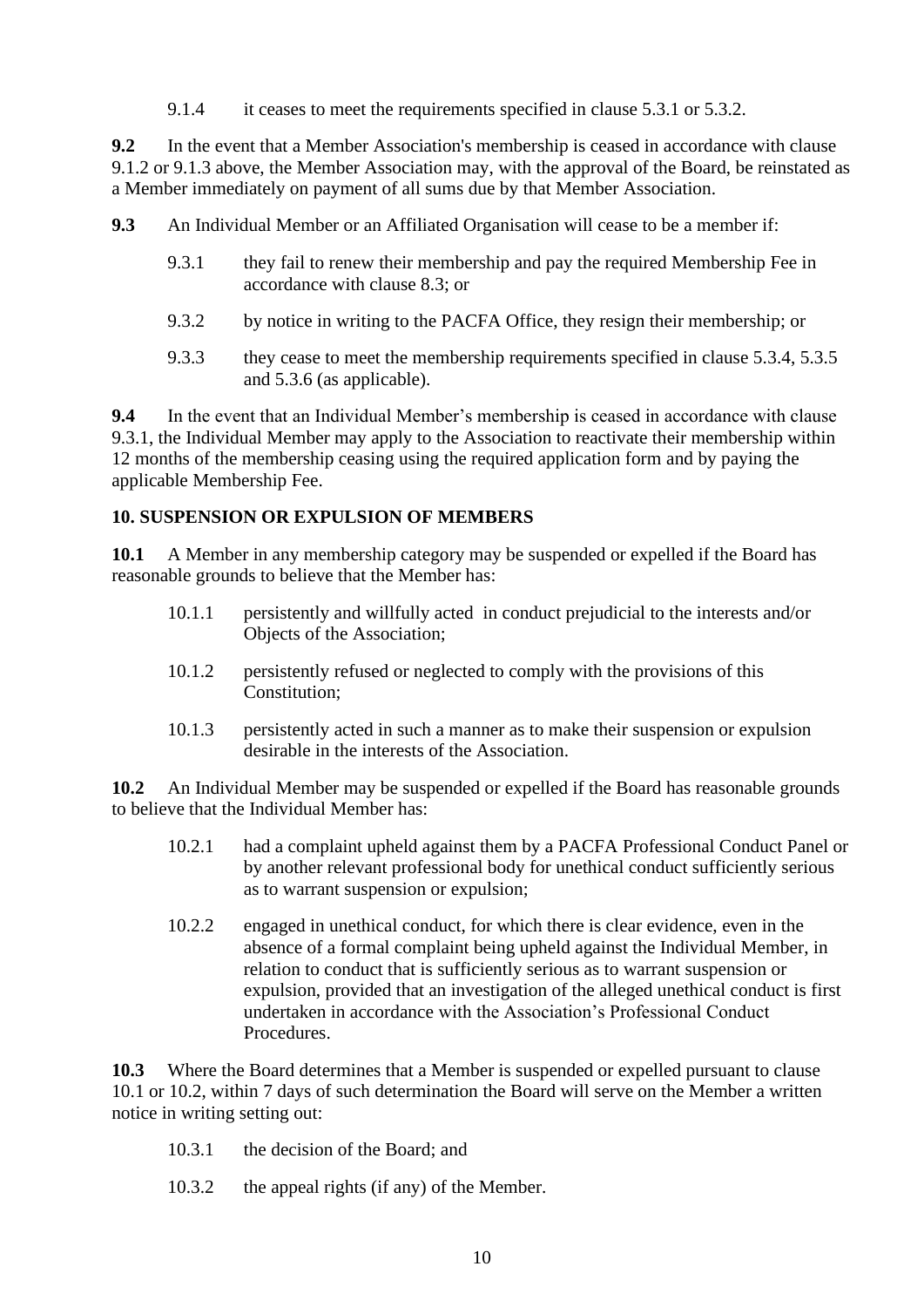**10.4** A Member Association may be suspended or expelled if the Board has reasonable grounds to believe that the Member Association has:

- 10.4.1 refused or neglected to appropriately address a complaint made to the Member Association in relation to the conduct of an individual practitioner (being a member of the Member Association) including by failing to consider whether or not the member has acted in accordance with the ethical guidelines of the Member Association (as amended from time to time).
- 10.4.2 The Board may, by ordinary resolution:

10.4.2(a) recommend to the PACFA Council that the Member Association be expelled from the Association;

10.4.2(b) suspend the Member Association from some or all of the rights and privileges of membership of PACFA as the Board may decide for a specified period;

10.4.2(c) either separately to, or concurrently with 10.4.2(a) or 10.4.2(b) above, take one or more of the actions specified in 10.11 below.

**10.5** A resolution of the Board under clause 10.4 is of no effect unless the Board has first conducted an investigation in accordance with clause 10.6.

**10.6** The Board will appoint an independent and appropriately qualified person who is not a member of a PACFA Member Association or associated with PACFA to investigate the matter ("Investigator"). As soon as practicable after being appointed, the Investigator must serve a written notice on the Member Association setting out:

- 10.6.1 the decision of the Board to commence an investigation;
- 10.6.2 the grounds on which the decision was based; and
- 10.6.3 the matter or concern that is to be the subject of the investigation.

**10.7** The notice must also state that the Member Association has the right to:

- 10.7.2 furnish a written response to the concerns of the Board;
- 10.7.3 meet with the Investigator to discuss the concerns of the Board.

**10.8** The Investigator must prepare a report into the matter as soon as practicable and furnish a copy of the report to the Board. The report must also be tabled at a Board meeting.

**10.9** As soon as practicable after receiving the report, and prior to the report being tabled at a Board meeting, the Board must serve a further written notice on the Member Association:

- 10.9.1 enclosing a copy of the report;
- 10.9.2 stating that a meeting of the Board is to be held at a specified time that is not earlier than 14 days but not later than 28 days after service of the notice;
- 10.9.3 stating the date, place and time of the meeting;
- 10.9.4 informing the Member Association that it may do either or both of the following:

10.9.4(a) attend and speak at the meeting;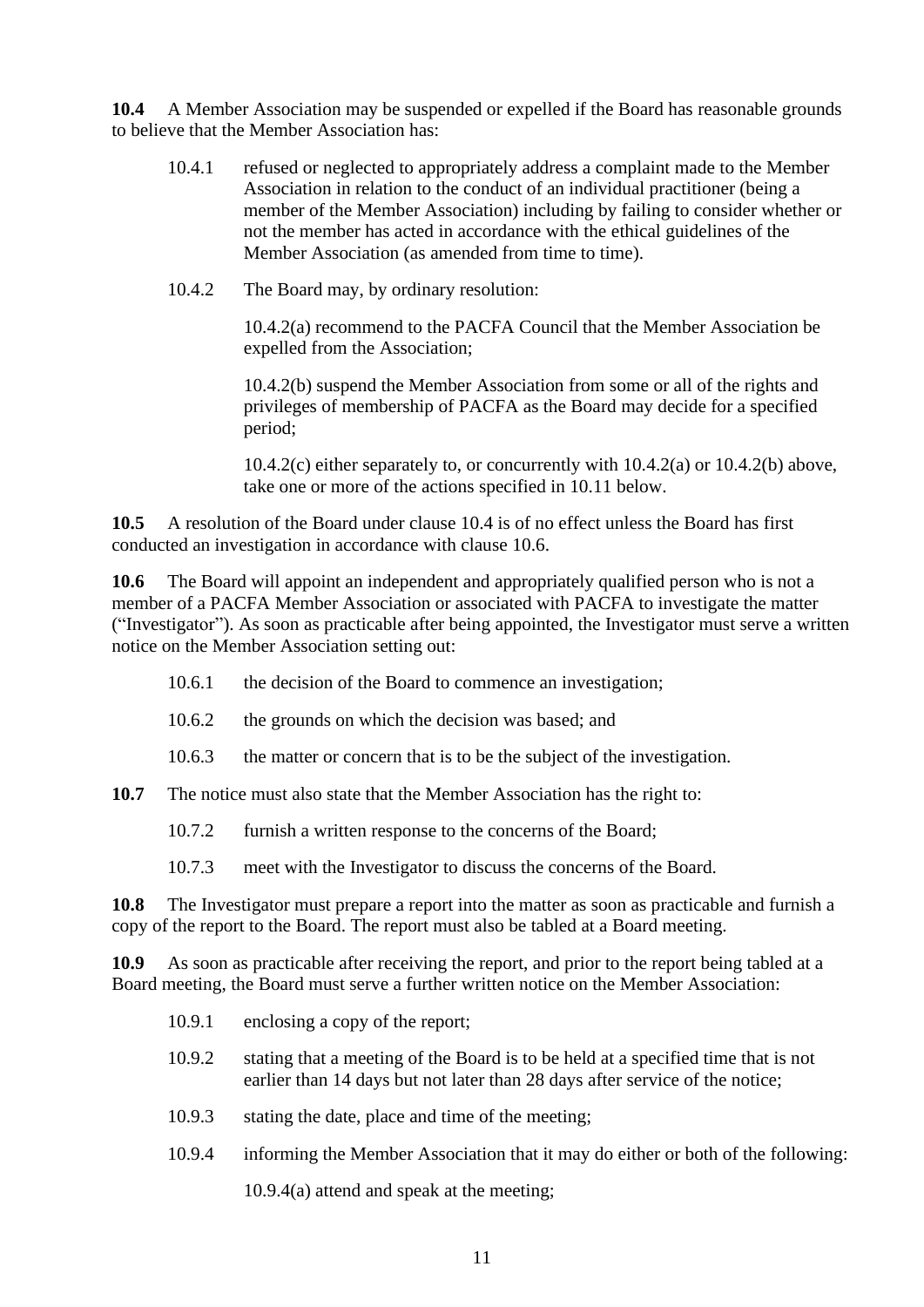10.9.4(b) submit to the Board at or before the date of that meeting written representations in relation to the report and the Board's deliberations.

**10.10** At the Board meeting the Board must:

- 10.10.1 give the Member Association an opportunity to be heard;
- 10.10.2 give due consideration to any written representations submitted to the Board.

**10.11** After considering the Investigator's report and any response on behalf of the Member Association, the Board may:

- 10.11.1 take one of the actions set out in clause 10.4 above;
- 10.11.2 direct that no further action be taken;
- 10.11.3 direct that the Member Association take appropriate steps to remedy the Board's concerns.

**10.12** If the Board makes a recommendation under 10.4.2(a) or 10.4.2(b) above, a resolution to expel the Member Association must be put to the next meeting of the Council. A motion to expel requires three fourths of the Council members present and entitled to vote.

**10.13** Within 7 days of the Board meeting the Board must serve on the Member Association a notice in writing setting out:

- 10.13.1 the decision of the Board; and
- 10.13.2 the appeal rights (if any) of the Member Association.

**10.14** A resolution of the Board to suspend the Membership of an Association does not take effect:

- 10.14.1 until the end of the period during which the Member Association is entitled to appeal the resolution, provided that the Member Association does not exercise the right of appeal during that period; or
- 10.14.2 if within that period the Member Association exercises its right of appeal, unless and until the Council confirms the decision to suspend.

**10.15** A resolution of the Council to expel a Member Association takes effect on and from the day the resolution is passed.

**10.16** If the Board suspends a Member Association's membership, the Member Association may appeal to the Council. An appeal against suspension must be lodged with the Secretary in writing within 14 days after notice of the suspension is served on the Member Association.

**10.17** On receipt of a notice of appeal, the Secretary must call a meeting of the Council. Such a meeting must be held within 21 days of receiving the notice of appeal, or as soon as possible after that date.

**10.18** As soon as practicable after convening a meeting, the Secretary must serve a notice in writing on the Member Association:

- 10.18.1 stating the date, place and time of that meeting;
- 10.18.2 informing the Member Association that it may do either or both of the following: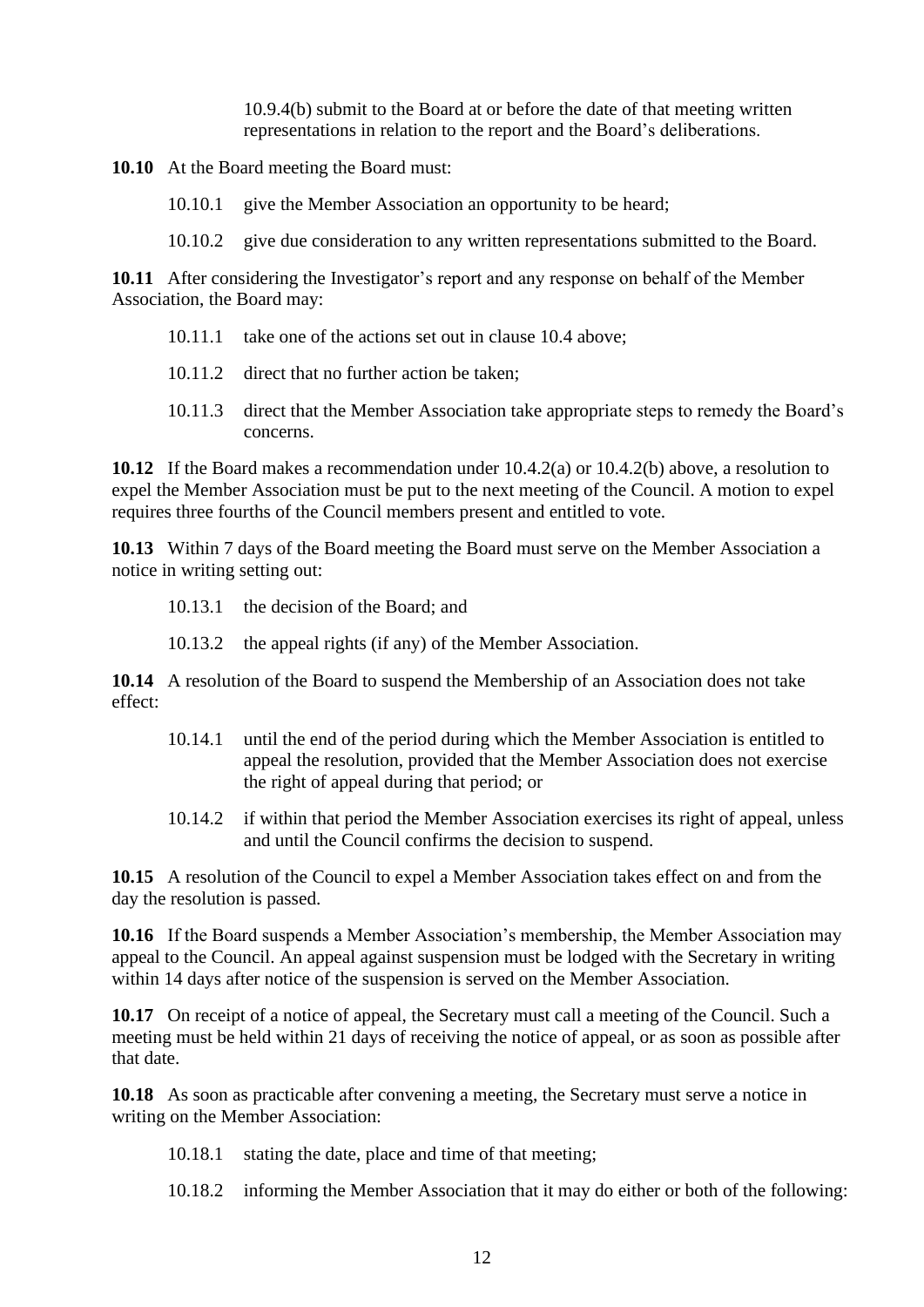10.18.2(a) attend and speak at the meeting;

10.18.2(b) submit to the Council, at or before the date of that meeting, written representations in relation to the resolution and the Council's deliberations.

**10.19** At the Council meeting convened under clause 10.18, the Council must:

- 10.19.1 give a representative of the Board and a representative of the Member Association an opportunity to be heard;
- 10.19.2 give due consideration to any written representations submitted to the Council.

**10.20** A simple majority of Council members present and entitled to vote is required to overturn a decision of the Board.

**10.21** Members whose membership is suspended or is terminated under this section will not be entitled to a rebate of fees paid.

#### **11. ANNUAL GENERAL MEETING**

**11.1** The Association will, at least once in each calendar year and within five (5) months of the most recently ended Association's Financial Year, convene an Annual General Meeting of the Members.

**11.2** Only Eligible Members will be eligible to attend and vote at the Annual General Meeting.

**11.3** Subject to clause 11.1 the Annual General Meeting will be held on the date and at the place and time that the Board determines.

- **11.4** The Annual General Meeting will be specified as such in the notice convening it.
- **11.5** The ordinary business of the Annual General Meeting will be:
	- 11.5.1 to confirm the minutes of the previous Annual General Meeting and any Special General Meeting held since that meeting;
	- 11.5.2 to receive a report from the Chairperson detailing the affairs of the Association since the previous Annual General Meeting;
	- 11.5.3 to consider any resolution of which at least twenty-one days written notice has been given by a Member Association or a Division or Sub-division of the Association to the Secretary (such a motion to be considered after Member Congress motions);
	- 11.5.4 to receive and consider the Board presentation of:

11.5.4(a) the audited Statement of the Accounts in respect of the most recently ended Financial Year of the Association;

11.5.4(b) a copy of the auditor's report to the Association in relation to the Association's accounts for that Financial Year;

11.5.4(c) a report signed by two members of the Board stating:

(i) the name of each member of the Board during the most recently ended Financial Year of the Association and, if different, at the date of the report;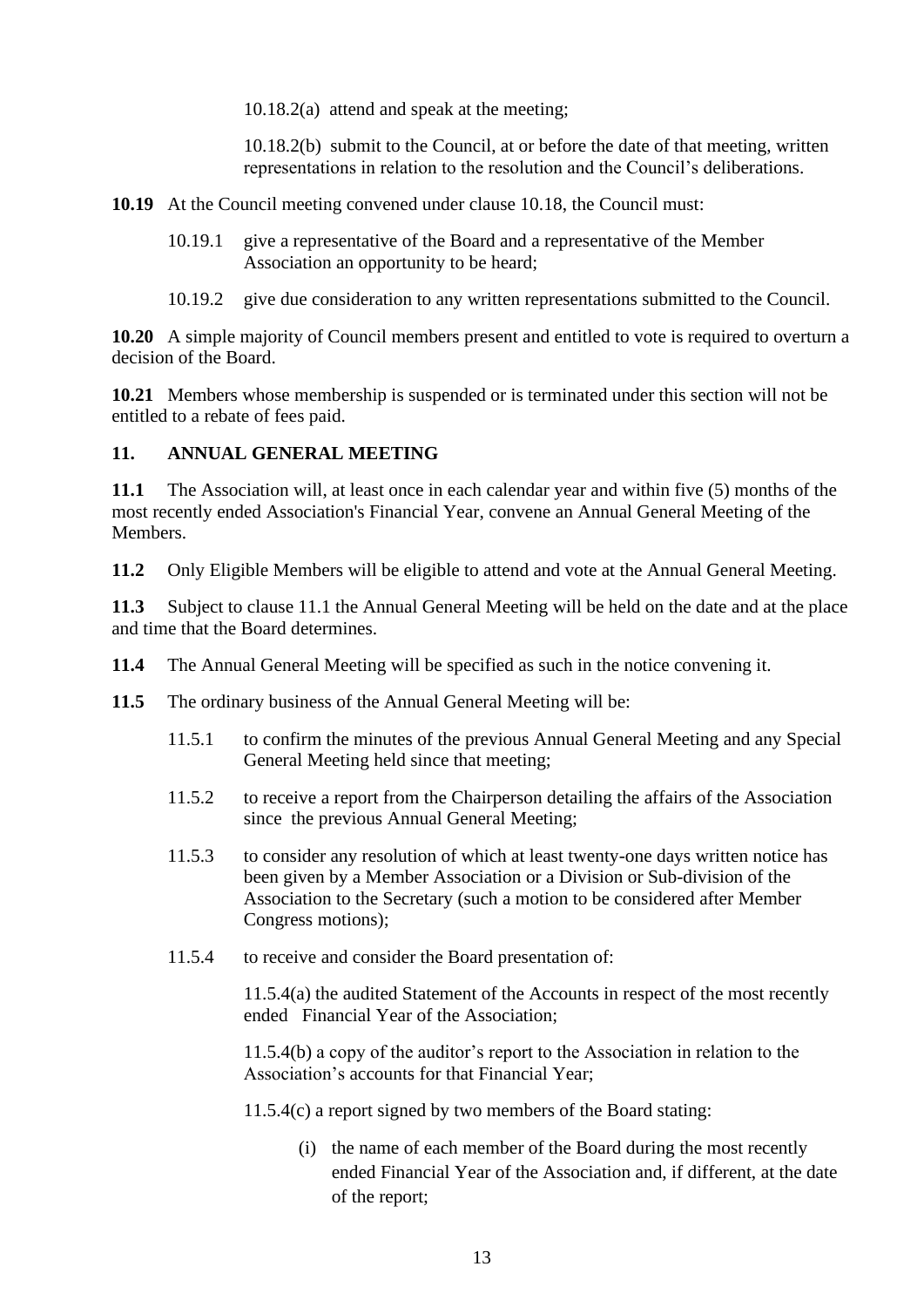- (ii) the principal activities of the Association during the most recently ended Financial Year and significant change in the nature of those activities that occurred during that Financial Year; and
- (iii) the net profit or loss of the Association for the most recently Financial Year;
- 11.5.4(d) to elect auditors for the ensuing year of the Association;

11.5.4(e) to deal with any business that had been brought forward;

11.5.4(f) consider any motion raised without prior notice to the Secretary. (If, in the opinion of the Chairperson, time will not permit a motion raised without notice to be adequately discussed it may be put to the meeting that such motion be deferred to the next General Meeting and the meeting will vote thereon).

**11.6** At an Annual General Meeting a ballot vote may be demanded by the Chairperson or by not less than 10 Eligible Members present and entitled to vote, on any motion which is brought before the meeting.

# **12. SPECIAL GENERAL MEETINGS**

**12.1** The Board may, whenever it thinks fit, convene a Special General Meeting of the Association.

**12.2** The Board will, on the requisition in writing of:

- 12.2.1 not less than one-third of Board members; or
- 12.2.2 not less than fifty (50) Eligible Members of the Association eligible to attend and vote at Member Congress meetings; or
- 12.2.3 the Secretary by authority of a resolution passed in Annual General Meeting;

convene a Special General Meeting.

**12.3** The requisition for a Special General Meeting will state the objects of the meeting and must be signed by the persons making the requisition. The requisition must be sent to the Secretary and may consist of several documents in a similar form, each signed by one of more of the persons making the requisition.

**12.4** If the Board does not cause a Special General Meeting to be held within one month after the date on which the requisition is sent to the Secretary, the eligible persons making the requisition or any of them, may convene a Special General Meeting to be held not later than three months after that date.

# **13. NOTICE OF MEETING**

**13.1** The Secretary of the Association must, at least twenty-eight (28) days before the date fixed for holding a General Meeting, Special General Meeting or Annual General Meeting of the Association, send an email notice or written notice to each Member Association and to each Individual Member eligible to attend and vote at the Member Congress. The notice will be sent to the address appearing in the Register of Members and will state the place, date and time of the meeting and the nature of the business to be transacted at the meeting.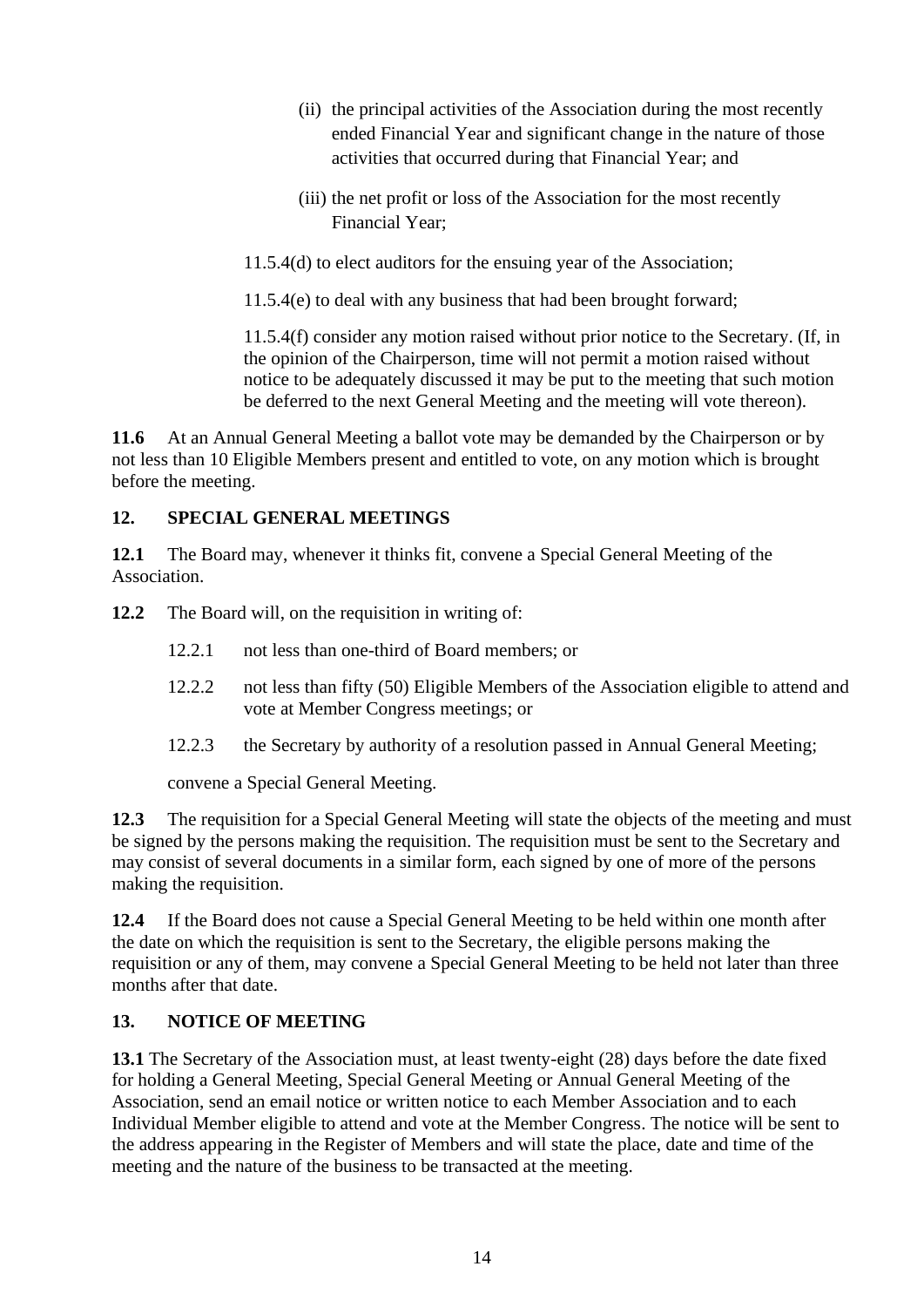**13.2** Member Associations will forward the Notice of Meeting to any MA members who are Eligible Members for the purposes of representing the Member Association at meetings of the Member Congress.

# **14. QUORUM FOR GENERAL MEETINGS**

**14.1** No item of business will be transacted at any General Meeting unless a quorum of Eligible Members entitled under the Constitution to vote is present, personally (including via electronic means) or by proxy (using the "Form of Appointment of Proxy" in Appendix 3) which proxy is presented to the presiding Chairperson), during the time when the meeting is considering that item.

**14.2** A quorum for the transaction of the business of a General Meeting will be:

- 14.2.1 At least fifty (50) Individual Members who are Eligible Members other than MA Members, personally present (including by electronic participation) or by proxy; and
- 14.2.2 At least one (1) MA Member from each of at least half of the Member Associations, which MA Members are Eligible Members personally present (including by electronic participation) or by proxy.
- **14.3** If, within 30 minutes of the time fixed for the General Meeting, no quorum is present:
	- 14.3.1 in relation to an Annual General Meeting, the meeting stands adjourned to such day and at such time (being not more than one month subsequently) as the Chairperson will then determine;
	- 14.3.2 in relation to a Special General Meeting, the meeting lapses.

**14.4** For the purpose of this clause 14 and clauses 11 and 12, the simultaneous linking together of the requisite number of Individual Members and MA Members by telephone or by other means of communication by which all persons participating in the General Meeting are able to hear and be heard by all other participants, will satisfy the quorum requirement and will constitute a General Meeting and all the provisions in this Constitution applicable to General Meetings will apply to such General Meetings by telephone or by other means of communication.

## **15. CHAIRPERSON**

The President, or in the President's absence, the Vice-President, will preside as Chairperson at all General Meetings, but if neither is present, the Board must choose a Board member to preside as Chairperson of the Meeting.

# **16. VOTING AT GENERAL MEETINGS**

**16.1** A question arising at a General Meeting of the Association will be determined on a show of hands. This may include an electronic poll for any Eligible members participating electronically.

**16.2** Decisions (other than Special Resolutions) will be made by a resolution passed by a majority of Eligible Members then present and entitled to vote unless another method is specified in the By-laws.

**16.3** A Special Resolution must be passed in accordance with clause 33.2.

**16.4** Each Eligible Member has one vote and in the case of an equality of voting on a question, the Chairperson of the General Meeting is entitled to exercise a second or casting vote.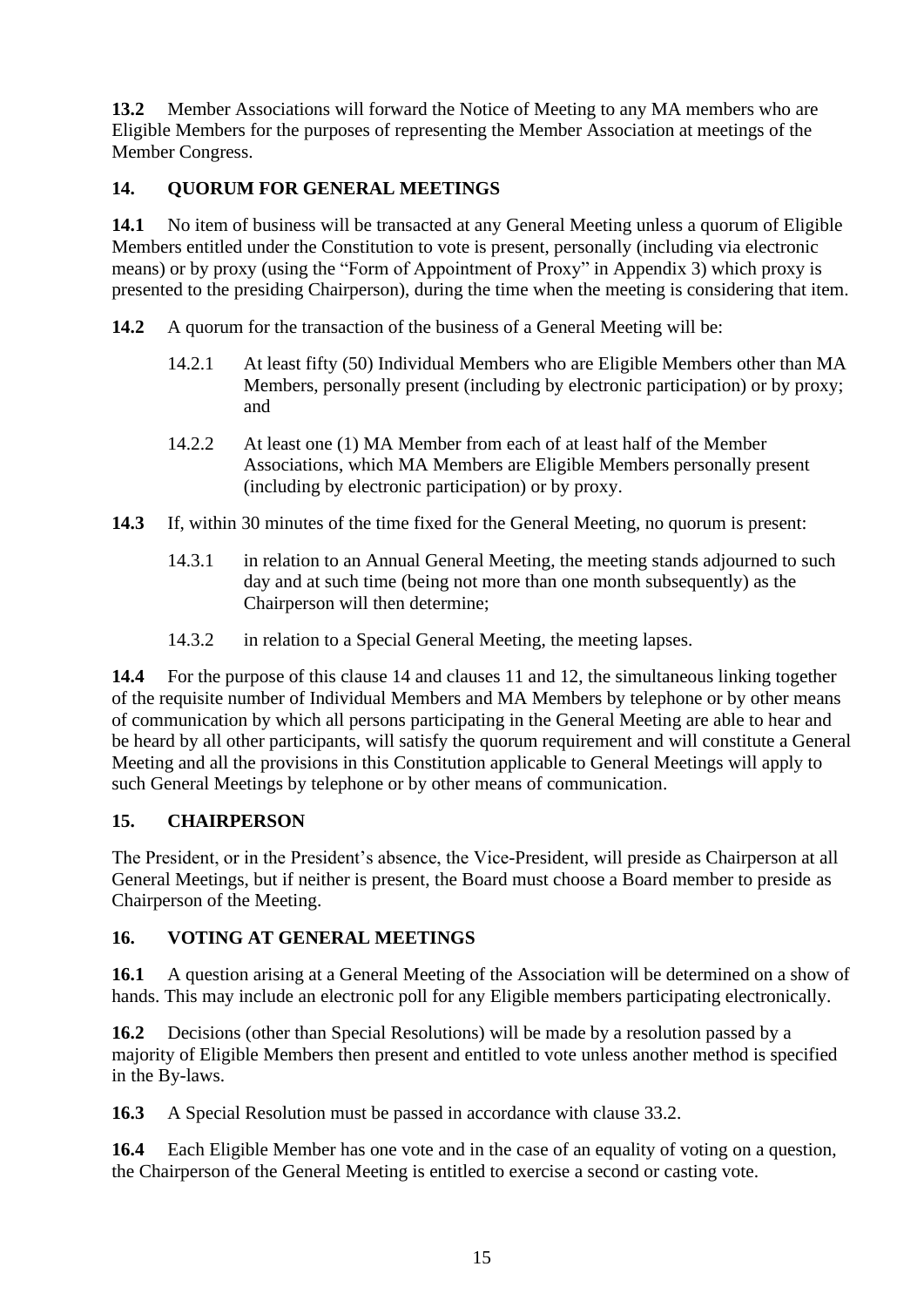**16.5** Board Members and Chairs of Standing Committees are entitled to vote at all meetings of the Member Congress.

**16.6** All votes must be given personally (including via electronic means) or by proxy.

# **17. PROXIES**

**17.1** Each Eligible Member entitled to vote may appoint a natural person, who is a an Eligible Member or a Board Member also entitled to vote as a proxy by notice to the Secretary no later than twenty-four hours before the time of the General Meeting in respect of which the proxy is appointed.

**17.2** A notice appointing the proxy must be in the form set out in Appendix 3.

# **18. POSTAL VOTING**

**18.1** At any General Meeting a postal ballot may be demanded by the Chairperson or at least ten Eligible Members present and entitled to vote on any motion which is brought before the General Meeting, or may be called for by the President for Board elections. If so demanded the following provisions must apply.

**18.2** The Chairperson must appoint a returning officer and two scrutineers, who will not be Eligible Members.

**18.3** The proposer(s) of the motion must within 21 days after the date of the General Meeting, state in writing to the Secretary the case for the motion.

**18.3** Any Eligible Member who wishes to furnish a statement in writing regarding the motion to the Secretary, must do so within 21 days after the date of the meeting;

**18.4** The returning officer must within six weeks from the date of the General Meeting forward to each Eligible Member entitled to vote a ballot paper which will:

- 18.4.1 set out the motion;
- 18.4.2 be accompanied by a copy of each of the statements (if any) prepared for and against the motion;
- 18.4.3 provide for the Eligible Member to vote for or against the motion;
- 18.4.4 nominate a day being not less than 28 clear days from the date of sending out the ballot papers for the closure of the poll ("Last Receipt Date").

**18.5** Each Eligible Member entitled to vote will return her/his ballot paper to the returning officer in the envelope marked "Ballot Paper" addressed to the returning officer, which envelope will have been forwarded to the Eligible Member with the ballot paper. The envelope will be signed where indicated by the Eligible Member to record the vote.

**18.6** The returning officer will retain the envelopes unopened until four o'clock in the afternoon of the Last Receipt Date and will then open the envelopes in the presence of the scrutineers whose duty it will be to assist and to check the count.

- **18.7** No ballot paper will be counted by the returning officer which is:
	- 18.7.1 received after the Last Receipt Date;
	- 18.7.2 is informal;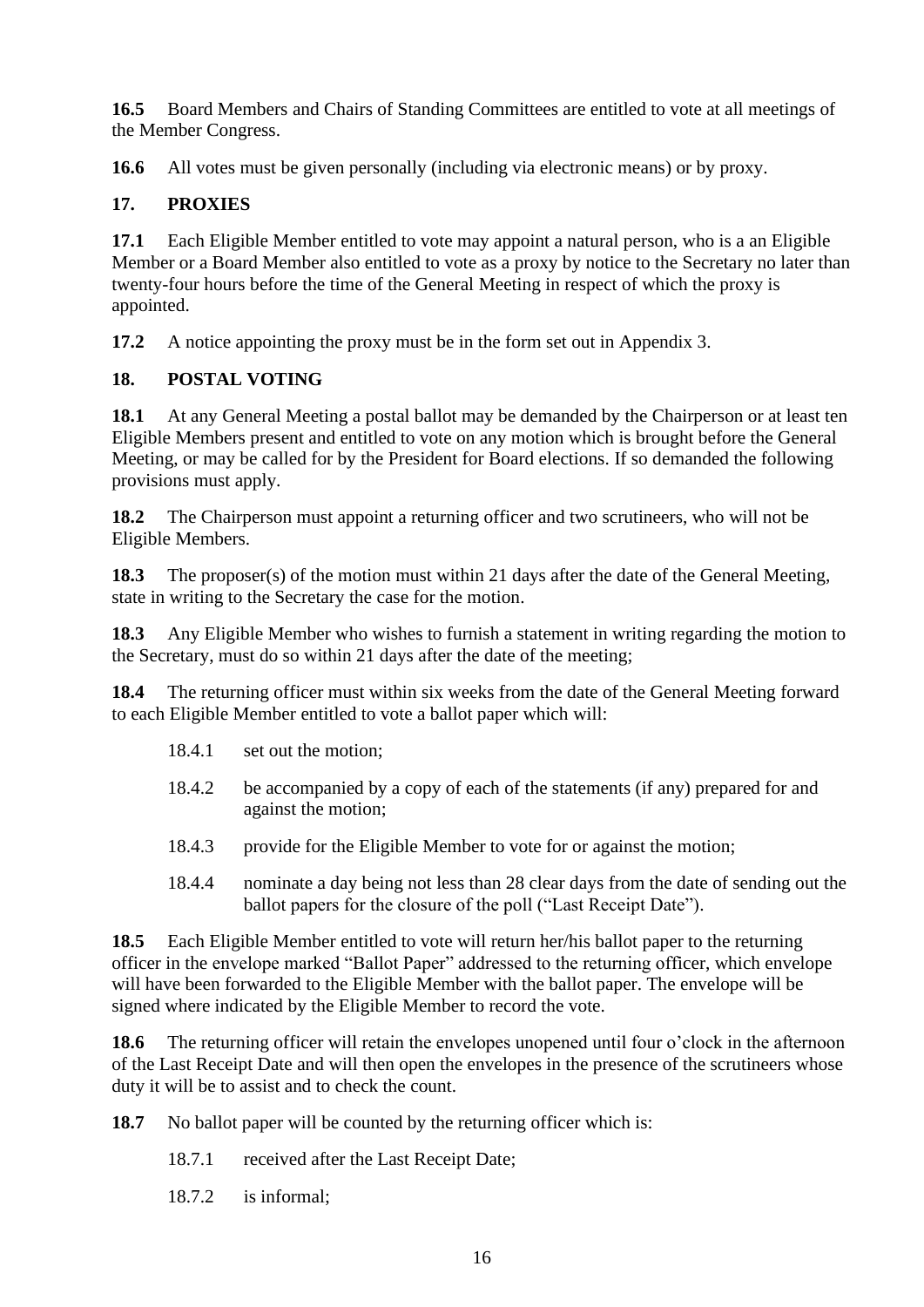- 18.7.3 if the envelope is not signed by the Eligible Member;
- 18.7.4 where the Membership Fee or any other amount payable by the Eligible Member to PACFA is overdue and unpaid on the Late Receipt Date.

**18.8** The postal voting process detailed in this clause 18 may be conducted using electronic means.

#### **19. POWERS OF THE BOARD**

- **19.1** The affairs of the Association will be managed by a Board.
- **19.2** Subject to the Constitution and the Act, the Board will have the following powers:
	- 19.2.1 to control and manage the business and affairs of the Association;
	- 19.2.2 to authorise the Treasurer to distribute assets or income of the Association to such persons or bodies in accordance with the Objects of the Association;
	- 19.2.3 to perform all such acts and things, including the determination of policies and procedures, as appear to the Board to be necessary for the proper management of the Association;
	- 19.2.4 subject to clause 30, make repeal and amend by any By-laws governing the Association;
	- 19.2.5 exercise all such powers and functions of the Association other than those powers that:

19.2.5(a) an Act of Parliament;

19.2.5(b) a clause of this Constitution; or

19.2.5(c) a resolution of the Eligible Members present and entitled to vote at a General Meeting requires the Eligible Members to exercise in a General Meeting;

- 19.2.6 appoint committees to advise the Board or standing and ad-hoc committees;
- 19.2.7 delegate power as the Board thinks appropriate, necessary and/or expedient;
- 19.2.8 appoint custodians or nominees to hold the Association trustee;
- 19.2.9 to execute a deed(s) purporting to appoint the Association trustee of a trust; and
- 19.2.10 to employ or contract for the services of a person(s) to assist it with the management of the affairs of the Association and such other functions as determined from time to time by the Board.

#### **20. THE PACFA COUNCIL**

**20.1** The control and direction of the policy affairs of the Association will be vested in a body called the Council.

**20.2** Subject to the Constitution and the Act, Council will have the following powers and functions: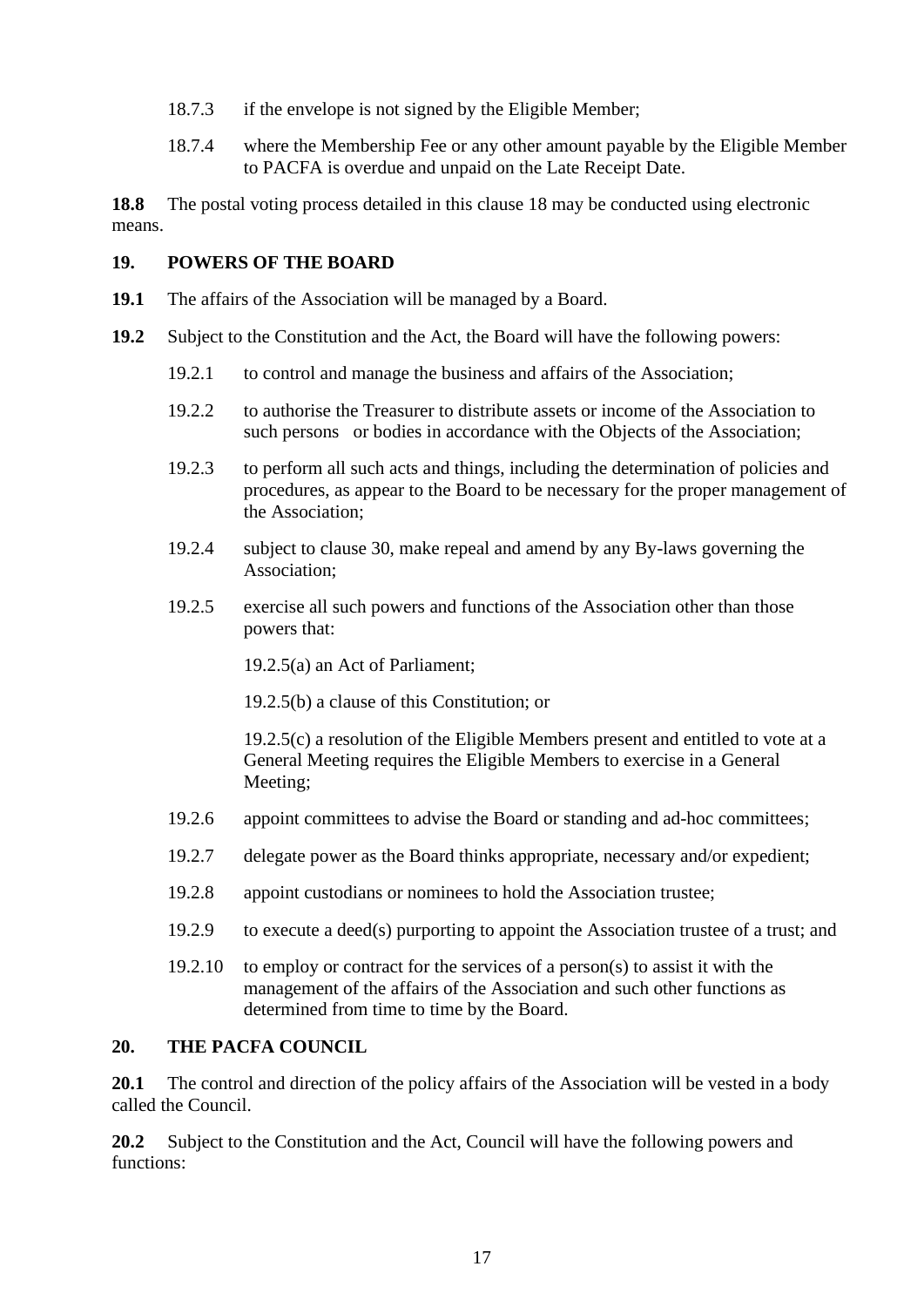- 20.2.1 The implementation of the objects of the Association;
- 20.2.2 The establishment and maintenance of criteria for admission of Member Associations, with the understanding that each Member Association will establish and maintain its own standards of admission, provided that this meets minimum standards of the Association;
- 20.2.3 The establishment and maintenance of Colleges, with the understanding that each College or Sub-division of a College will establish and maintain their own standards of admission, provided that these standards meet the minimum standards of the Association.
- 20.3.4 The establishment and maintenance of Branches of the Association where Individual Members wish to establish more than one Branch in a particular State or Territory.
- 20.2.5 The decision regarding admission or disaffiliation of Member Associations to the Association;
- 20.2.6 The setting up of standing and ad-hoc committees to advance the Objects of Association; and
- 20.2.7 Delegation of specified powers and functions to the Board or such committees of the Association as the Council sees fit to appoint.
- **20.3** Voting at Council Meetings
	- 20.3.1 At meetings of the Council, all efforts will be made to reach a resolution by consensus.
	- 20.3.2 Where a vote is required, a two thirds majority of Delegates present and entitled to vote is required in order for the resolution to be carried.

## **21. ASSOCIATION STRUCTURE**

- 21.1 PACFA Divisions and Interest Groups
	- 21.1.1 PACFA Branches are Divisions of PACFA that may be established in any State and Territory of Australia where individual members of PACFA reside. More than one Branch may be established in a particular State or Territory where there is a need for multiple Branches to support the Individual Members in that State or Territory.
	- 21.1.2 PACFA Colleges are Divisions of PACFA that may be established for Individual Members and MA Members to support a particular therapy modality or other area of shared professional interest. PACFA Colleges may have multiple Subdivisions where there is more than one therapy modality practiced by members of the College.
	- 21.1.3 PACFA Interest Groups may be established to provide an informal forum for Individual Members, MA Members and other practitioners or persons with an interest in the work of the Interest Group to collaborate.
	- 21.1.4 PACFA Divisions and Interest Groups can only be established in accordance with the procedures set out in the relevant By-laws.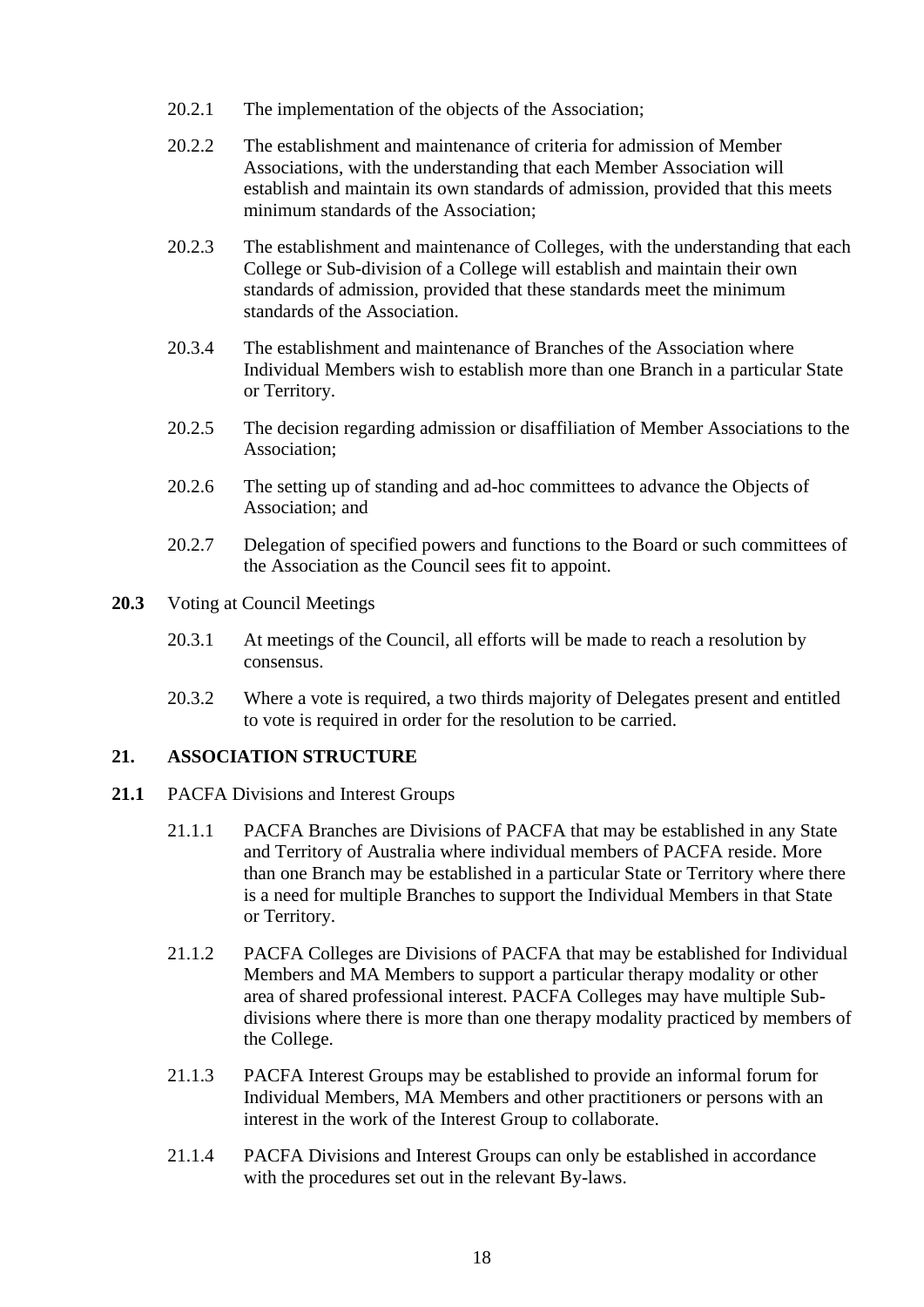- **21.2** Subject to clause 21.4 the Board will consist of the following members:
	- 21.2.1 the President of the Association;
	- 21.2.2 the Vice-President of the Association
	- 21.2.3 the Secretary of the Association;
	- 21.2.4 the Treasurer of the Association;
	- 21.2.5 the Chair of the Professional Standards Committee;
	- 21.2.6 the Chair of the Research Committee;
	- 21.2.7 the Chair of the Ethics Committee;
	- 21.2.8 The Chair of the Education Program Accreditation Committee;
	- 21.2.9 one member representing Psychotherapists;
	- 21.2.10 one member representing Counsellors;
	- 21.2.11 one Aboriginal or Torres Strait Islander Representative; and
	- 21.2.12 the PACFA CEO (ex-officio), being the person appointed by the Board from time to time as the chief executive officer of the Association for such tenure and on terms as approved by the Board.
	- 21.2.13 the immediate past-President of the Association (ex-officio) for a maximum period of two years.

**21.3** All Board positions will be for a term of 2 years, subject to clauses 21.4 and 21.5.

**21.4** Board members elected to the office of President, Vice-President, Secretary or Treasurer will hold office for a period of two years until the conclusion of the next but one AGM, providing that no such member of the Board will be eligible for election to that office for more than three successive terms.

**21.5** The maximum continuous term of service on the Board is 12 years. After 12 months absence from the Board any past Board member is eligible to stand for re-election.

**21.6** All Board members and Standing Committee Chairs will be voting members of the Council and the Member Congress.

# **22. NOMINATIONS FOR BOARD ELECTIONS**

**22.1** Clause 22 applies to the following Board positions that are elected by the Member Congress:

- 22.1.1 President;
- 22.1.2 Vice-President;
- 22.1.3 Secretary;
- 22.1.4 Treasurer;
- 22.1.5 Representative of Psychotherapists;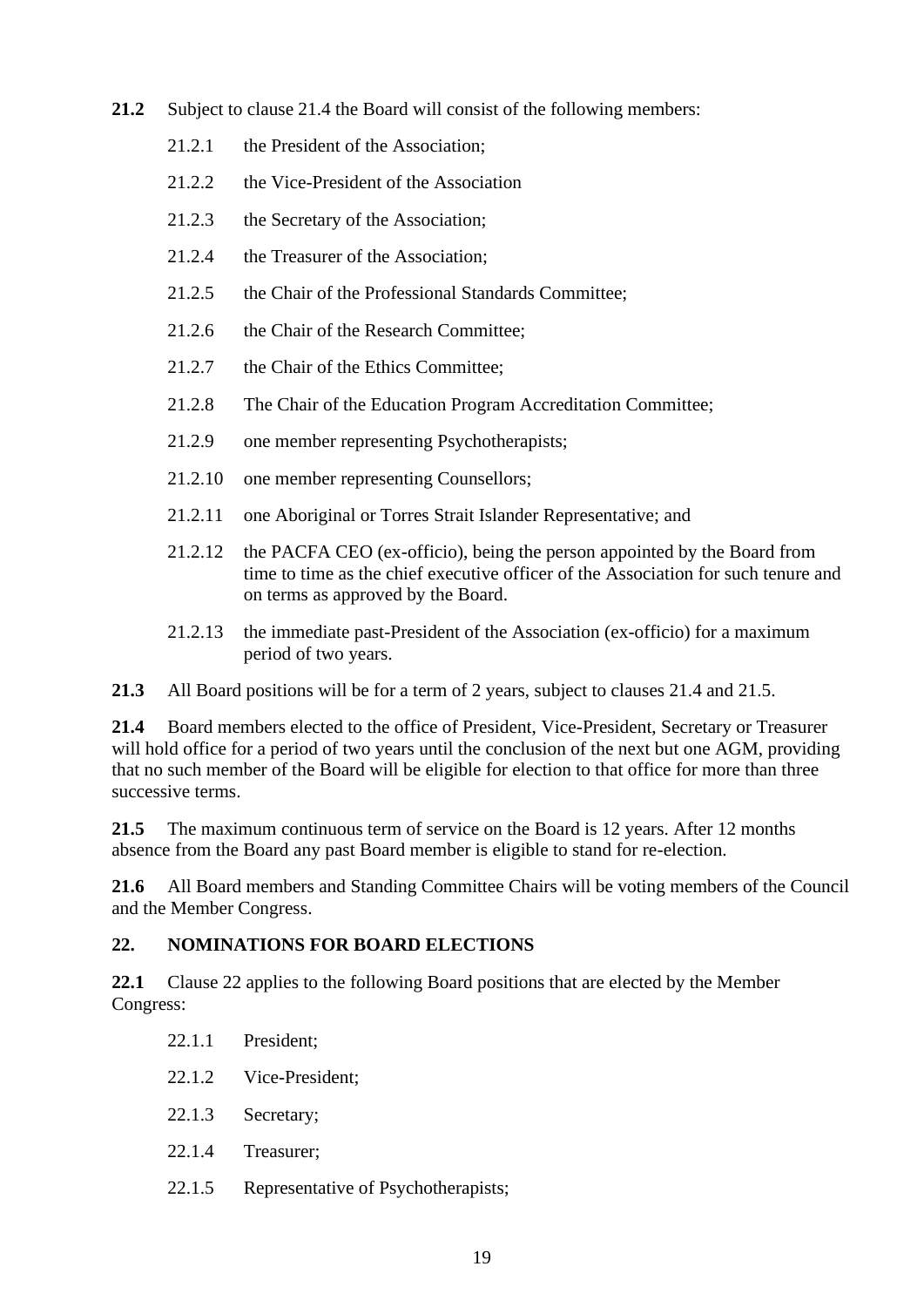22.1.6 Representative of Counsellors.

and is subject to the rotation agenda in Clauses 21.4 and 21.5.

**22.2** At least eight weeks before the date of each AGM the Secretary will, by written notification, call for nominations to the Board from Eligible Members entitled to vote for Board elections and who meet the nomination requirements detailed in clause 22.3.

**22.3** Eligible Members, including current Board Members eligible for re-election, are eligible for nomination to the Board positions referred to in clause 22.1 if they have at least two years' experience of PACFA through involvement in the PACFA Council, a PACFA Committee or a PACFA Working Party, or through serving on the executive of a PACFA Member Association or the Leadership Group of a PACFA Division or Sub-division.

**22.4** Nominations must be in writing signed by the nominee and one other Eligible Member acting as nominator. The nominee is required to sign a declaration that they meet the nomination requirements detailed in clause 22.3.

**22.5** A nominee may be nominated for more than one office.

**22.6** Nominations will close on the date 14 days before the AGM. This date will be stated in the notification sent by the Secretary pursuant to clause 22.2.

- **22.7** If, after the close of nominations:
	- 22.7.1 only one nominee is nominated for any office then the Chairperson at the AGM will declare that nominee to be elected to that office:
	- 22.7.2 the number of nominees for any office is more than one then a ballot in relation to these offices will be conducted at the AGM;
	- 22.7.3 no Eligible Member has been nominated, then the Chairperson will call for late nominations from amongst those Eligible Members present at the AGM. If no such nominations are made and accepted by the nominees, then the Board may make an appointment at a later date.

## **23. APPOINTMENT TO THE BOARD**

- **23.1** Clause 23 applies to the following Board positions which are appointed Board positions:
	- 23.1.1 Professional Standards Committee Chair;
	- 23.1.2 Education Program Accreditation Committee Chair;
	- 23.1.3 Research Committee Chair;
	- 23.1.4 Ethics Committee Chair;

and is subject to the rotation agenda in clauses 21.4 and 21.5.

#### **23.2 Professional Standards Committee Chair**

23.2.1 The Professional Standards Committee Chair will be appointed by the Board, either from current members of the Professional Standards Committee or from other suitably skilled and qualified candidates.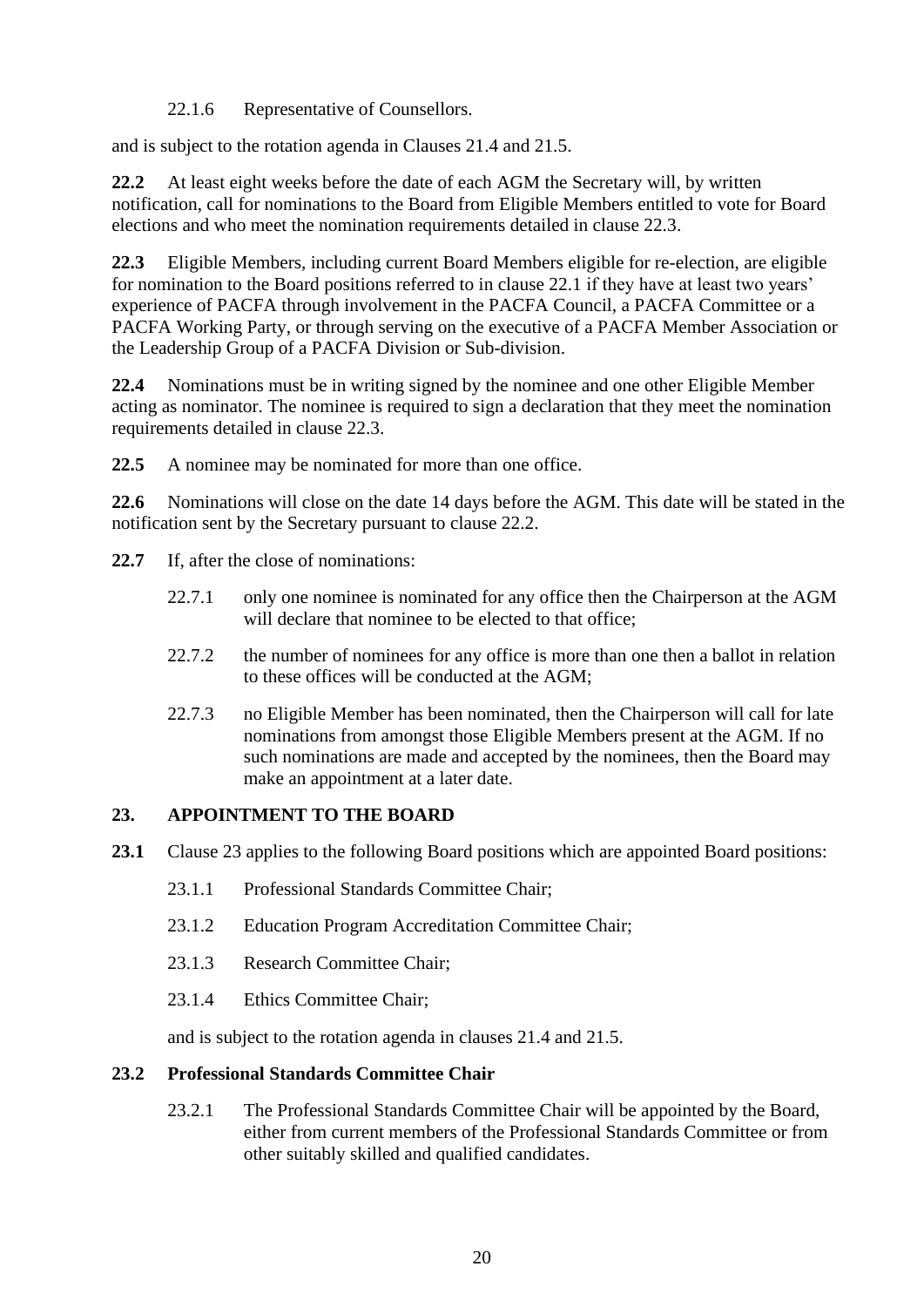23.2.2 The Professional Standards Committee Chair will be an Individual Member or a Member of a PACFA Member Association with expertise in professional standards for counsellors, psychotherapists and Aboriginal and Torres Strait Islander Healing Practitioners.

#### **23.3 Research Committee Chair**

- 23.3.1 The Research Committee Chair will be appointed by the Board either from current members of the Research Committee or from other suitably skilled and qualified candidates.
- 23.3.2 The Research Committee Chair shall be an Individual Member or a Member of a PACFA Member Association with expertise in counselling, psychotherapy and Aboriginal and Torres Strait Islander Healing research.

#### **23.4 Education Program Accreditation Committee Chair**

- 23.4.1 The Education Program Accreditation Committee Chair will be appointed by the Board either from current members of the Education Program Accreditation Committee or from other suitably skilled and qualified candidates.
- 23.4.2 The Education Program Accreditation Committee Chair shall be an Individual Member or a Member of a PACFA Member Association with expertise in training and education for counsellors, psychotherapists and Aboriginal and Torres Strait Islander Healing Practices.

#### **23.5 Ethics Committee Chair**

- 23.5.1 The Ethics Committee Chair will be appointed by the Board either from current members of the Ethics Committee or from other suitably skilled and qualified candidates.
- 23.5.2 The Ethics Committee Chair shall be an Individual Member or a Member of a PACFA Member Association with expertise in ethical standards for counsellors, psychotherapists and Aboriginal and Torres Strait Islander Healing Practitioners.

#### **23.6 Aboriginal or Torres Strait Islander Representative**

- 23.6.1 The Aboriginal or Torres Strait Islander Representative, who is automatically appointed to the Board, is the Convenor of the College of Aboriginal and Torres Strait Islander Healing Practices.
- 23.6.2 The Aboriginal or Torres Strait Islander Representative must be an Aboriginal or Torres Strait Islander.

## **24. BOARD ELECTIONS**

**24.1** In voting for all positions, Eligible Members participating in the Member Congress are to consider:

- 23.1.1 capacity of the nominee for the Office;
- 23.1.2 sufficient representation of the diversity of psychotherapy and counselling;
- 23.1.3 geographic representation.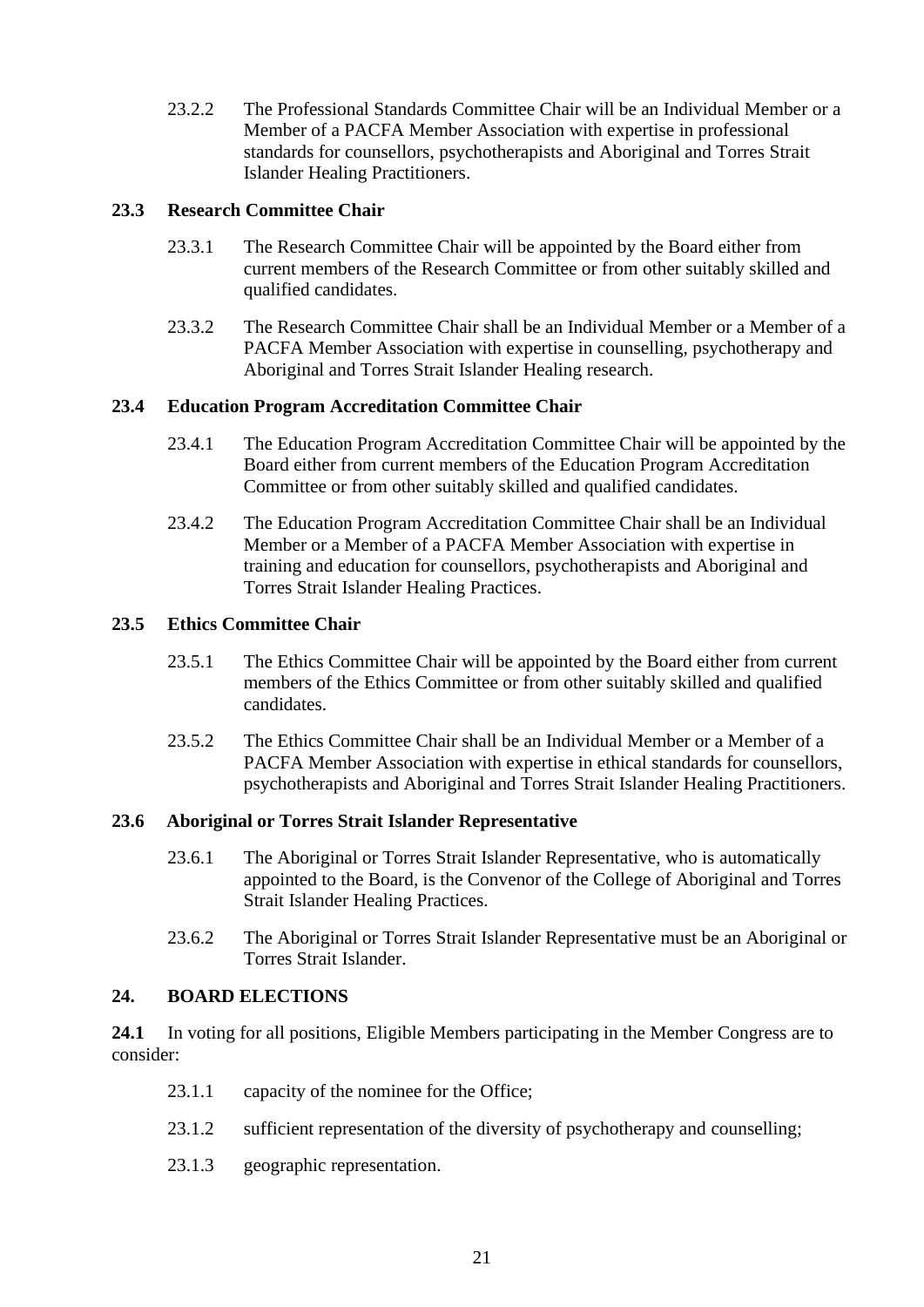- **24.2** The following eligibility requirements will apply:
	- 24.2.1 To nominate for the position of President, nominees must have served on the Board for a period of at least one (1) year immediately prior to nominating.
	- 24.2.2 To nominate for the positions of Treasurer, Vice-President or Secretary, nominees must be qualified psychotherapists, counsellors or Aboriginal and Torres Strait Islander Healing Practitioners with full membership of PACFA or the equivalent membership of a PACFA Member Association, eligible for PACFA clinical registration, and of good standing within the counselling, psychotherapy and Aboriginal and Torres Strait Islander Healing profession.
	- 24.2.3 To nominate for the position of Psychotherapy Representative, nominees must be qualified psychotherapists with full membership of PACFA or the equivalent membership of a Member Association for a psychotherapy modality, eligible for PACFA clinical registration and of good standing within the psychotherapy profession.
	- 24.2.4 To nominate for the position of Counselling Representative, nominees must be qualified counsellors with full membership of PACFA or the equivalent membership of a Member Association for counsellors, eligible for PACFA clinical registration and of good standing within the counselling profession.

**24.2** For the purpose of conducting the ballot at the Annual General Meeting, the Chairperson will appoint a returning officer to conduct the ballot and two scrutineers to assist, all of whom are to be Eligible Members and none of whom will be a nominee for the election.

**24.3** The returning officer will prepare a list of the Eligible Members entitled to vote then present, together with a list of proxies held by delegates present, and will thereafter hand to each such Eligible Member a ballot paper prepared in such manner as may be expedient. Each such Eligible Member will privately mark the voting paper in the presence of the returning officer and will then fold it so that the markings are not visible and return the paper forthwith. When all the papers have been so marked and returned the returning officer will count the votes, which said votes will be checked by the scrutineers, and certify the result in writing to the Chairperson (or in her/his absence the Secretary). For Eligible Members participating electronically, a confidential electronic voting system will be available. The results of Board elections will be announced either during or following the AGM as appropriate.

**24.4** In any case in which an equal number of votes are cast, the Chairperson (or in her/his absence the Secretary) will have a casting vote.

**24.5** Where an Eligible Member appointed as returning officer or as one of the scrutineers under this clause 24 or clause 18 is unable or unwilling to act or continue to act, an Eligible Member to fulfil the vacancy will forthwith be appointed by the Chairperson, or in her/his absence, the Secretary.

**23.6** When a Delegate has been elected or appointed in case of casual vacancy to the Board, their Member Association can appoint a replacement Delegate to the Council.

# **25. CASUAL VACANCY**

- **25.1** The office of a Board Member becomes vacant if the Board Member:
	- 25.1.1 resigns her/his office by one months' notice in writing given to the Secretary or, in the case of the Secretary, to the Chairperson;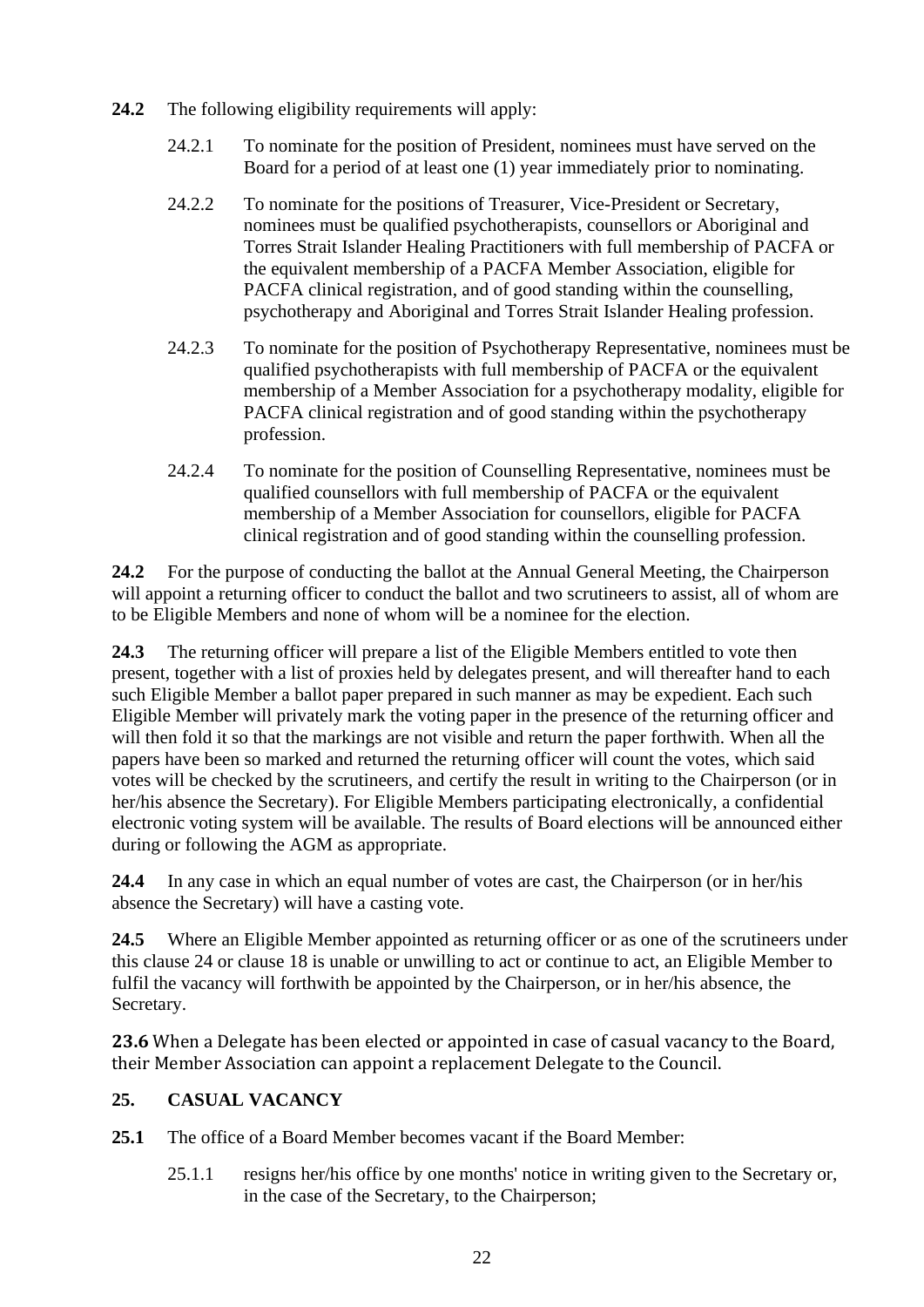- 25.1.2 is removed by a resolution passed by Eligible Members present and entitled to vote at a General Meeting; or
- 25.1.3 becomes disqualified from office pursuant to section 63 (1) or 63A of the Act.

**25.2** If a Board Member resigns or withdraws from the Board, that person is no longer a Member of Council and does not have voting rights on Council unless they are a Delegate of a Member Association, College or Branch. That person is no longer a member of the Member Congress unless that person is an Individual Member or a member of a Member Association with voting rights on the Member Congress.

**25.3** In the event of the office of President becoming vacant, the Vice-President will assume the office of President until the next Annual General Meeting.

**25.4** Subject to 25.5, in the event of a vacancy in the office of Vice-President, the Board may appoint an Eligible Member (whether already a Board member or not) to the vacant office. The person so appointed may continue in office until the next Annual General Meeting. If an existing Board member is appointed to the vacant office then the subsequent vacancy will be filled in accordance with Clause 25.4.

**25.5** Subject to clauses 25.2 and 25.3, if a vacancy occurs in the office of a Board Member, the Board may:

- 25.5.1 appoint an Eligible Member who would have been eligible for election under clause 21; or
- 25.5.2 hold an election to be conducted (as near as the circumstances may allow) in the manner set out in clauses 22 and 23.
- **25.6** All such vacancies to be filled at the discretion of the Board as soon as practicable.

## **26. MEETINGS OF THE BOARD**

- **26.1** The Board will meet:
	- 26.1.1 at least once in each Financial Year at such place and at such times as the Board may determine; and
	- 26.1.2 when called upon by the Secretary, within 6 weeks of the Secretary's receipt of a written request signed by no less than four Board Members.
- **26.2** At meetings of the Board:
	- 26.2.1 the President, or in her/his absence, the Vice-President, will preside; or
	- 26.2.1 if the President and the Vice-President are absent, another Board Member may be chosen by the other Board Members present to preside.

**26.3** For the purpose of this clause 26, the simultaneous linking together of a number of Board Members, being not less than a quorum, by telephone or by other means of communication by which all persons participating in the meeting are able to hear and be heard by all other participants, will constitute a meeting of the Board Members and all the provisions in this Constitution applicable to meetings of the Board will apply to such meetings by telephone or by other means of communication.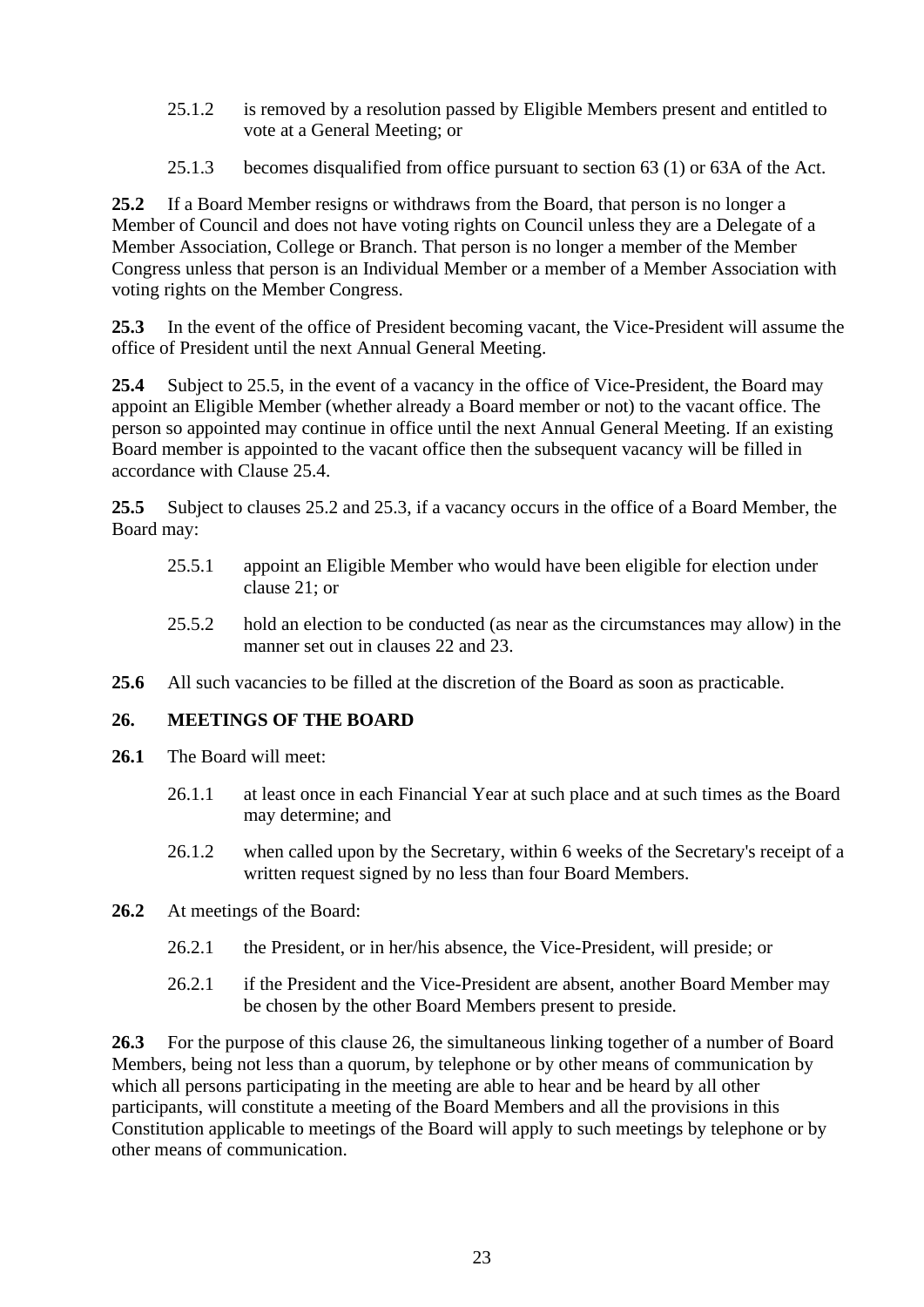**26.4** Written notice of each Board meeting will be given to each Board Member at least five business days before the meeting at the usual contact address.

**26.5** A Board Member may introduce, at a meeting of the Board, any matter not appearing in the notice of the meeting provided that:

- 26.5.1 the Chairperson gives his or her consent; or
- 26.5.2 the remaining Board Members present give their approval by passing a resolution by a simple majority.

**26.6** Notice should be given to members of the Board of any special meeting called in accordance with clause 26.1.2 specifying the general nature of the business to be transacted and no other business will be transacted at such a meeting.

**26.7** A resolution in writing signed by all Board Members or a resolution in writing of which notice has been given to all Board Members and which is signed by a simple majority of the Board Members is as valid as if it had been passed at a meeting of the Board duly called and constituted and may consist of several documents in the same form each signed by one or more of the Board Members. An email, facsimile transmission or other document produced by mechanical or electronic means under the name of a Board Member with the Board Member's authority is deemed to be a document in writing signed by the Board Member.

# **27. QUORUM OF THE BOARD**

**27.1** Sixty per cent of Board Members will constitute a quorum for the transaction of the business of a meeting of the Board.

**27.2** No business will be transacted unless a quorum is present, physically or linked electronically, and if within half an hour of the time appointed for the meeting a quorum is not present the meeting will stand adjourned.

## **28. VOTING AT BOARD MEETINGS**

**28.1** Questions arising at a meeting of the Board will be decided by a majority of votes.

**28.2** Decisions are made by a majority of Board members present and voting. Board Members will be deemed "present" if the meeting is conducted in accordance with Clause 26.3.

**28.3** Each Board Member present at a meeting of the Board is entitled to one vote and, in the event of an equality of votes on any question, the person presiding may exercise a second or casting vote.

**28.4** Subject to clause 19, the Board may act notwithstanding any vacancy on the Board.

## **29. DUTIES OF THE SECRETARY AND THE TREASURER**

#### **29.1 Duties of the Secretary:**

29.1.1 The Secretary will except as otherwise provided in this Constitution:

29.1.1(a) keep written Minutes of the resolutions and proceedings of each Board meeting, and Standing Committee meetings and General Meetings in books provided for that purpose together with a record of the names of persons present at each Board and Standing Committee;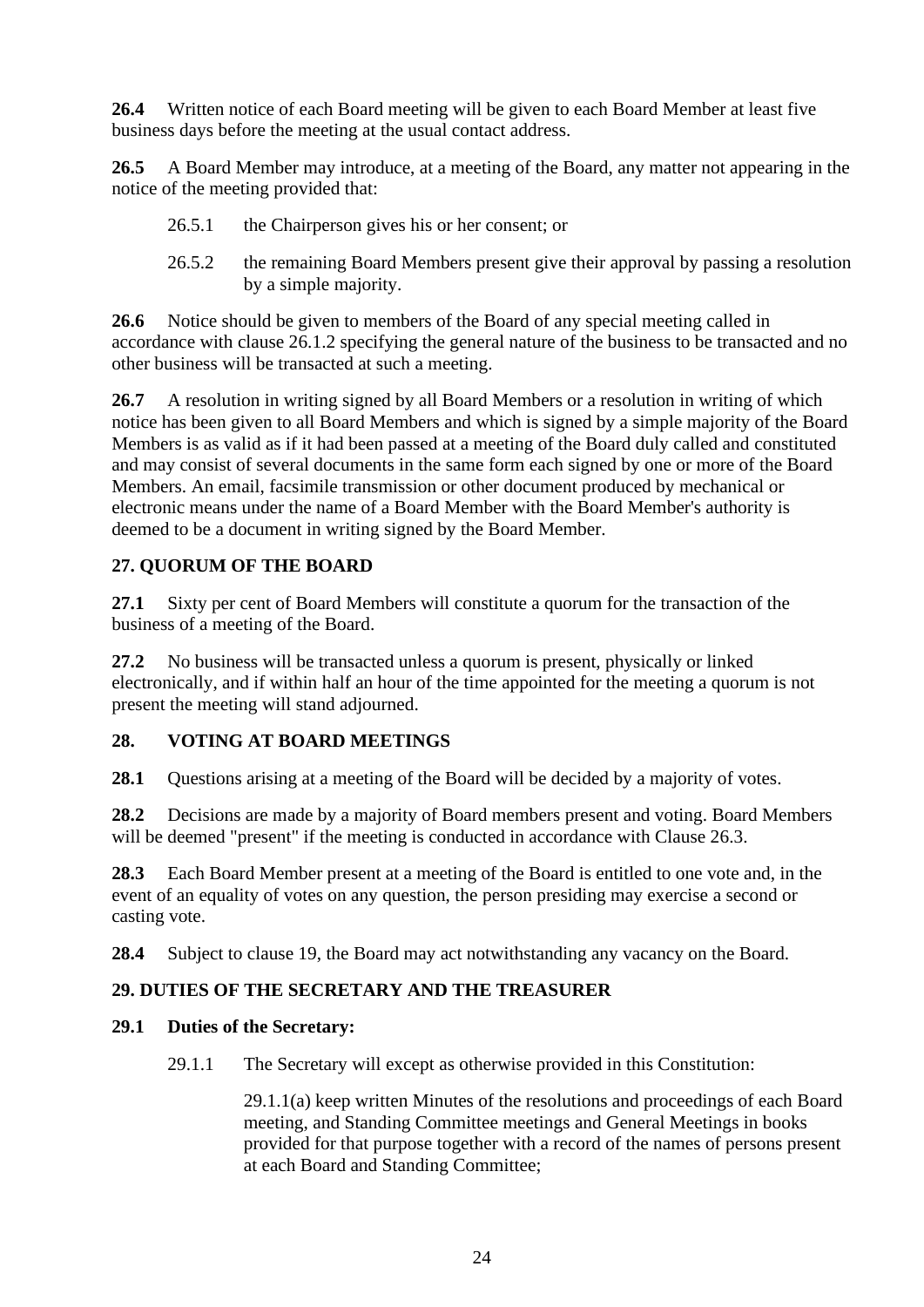29.1.1(b) subject to the Act, keep in his or her custody or under control all records, books, documents and securities relating to the Association;

29.1.1(c) circulate to Board members a copy of the Minutes of all their respective meetings; and

29.1.1(e) conduct the correspondence of the Association subject to any direction of the President or the Board and will keep a record of all such correspondence.

#### **29.2 Duties of the Treasurer:**

29.2.1 The Treasurer will, except as otherwise provided in this Constitution:

29.2.1(a) receive all moneys paid to the Association;

29.2.1(b) collect all moneys which are due and payable to the Association;

29.2.1(c) be custodian of the funds of the Association;

29.2.1(d) pay all moneys owing by the Association;

29.2.1(e) make all payments authorised by the Board as the case may be;

29.2.1(f) reimburse Board Members in accordance with Clause 36;

29.2.1(g) keep accounting records that correctly record and explain the transactions (including any transactions as trustee) and the financial position of the Association;

29.2.2(h) keep accounting records in such a way that true and fair accounts of the Association can be prepared from time to time;

29.2.1(i) cause the accounting records of the Association to be retained for at least seven (7) years after the transactions to which they relate were completed;

 29.2.1(j) prepare the Statement of Accounts and ensure it is audited in accordance with Part V of the Act and presented at each Annual General Meeting; and

 $29.2.1(k)$  do all such other things as are necessary to ensure that all forms and notifications required to be lodged with the Registrar of Incorporated Associations in relation to the financial affairs of the Association are so lodged within the time permitted under the Act.

- 29.2.2 Upon termination of her/his office the Treasurer will deliver to the incoming Treasurer all funds, papers, documents and such other items belonging to the Association; and
- 29.2.3 The accounting records referred to in Clause  $29.2.1(g)$  above will be available for inspection by any Delegate.

#### **30. BY-LAWS**

**30.1** If considered expedient for the administration of the Association or to advance the Objects, the Board may make, repeal and amend any By-law of the Association. All By-law(s) and any amendments thereto must be consistent with this Constitution, as amended from time to time.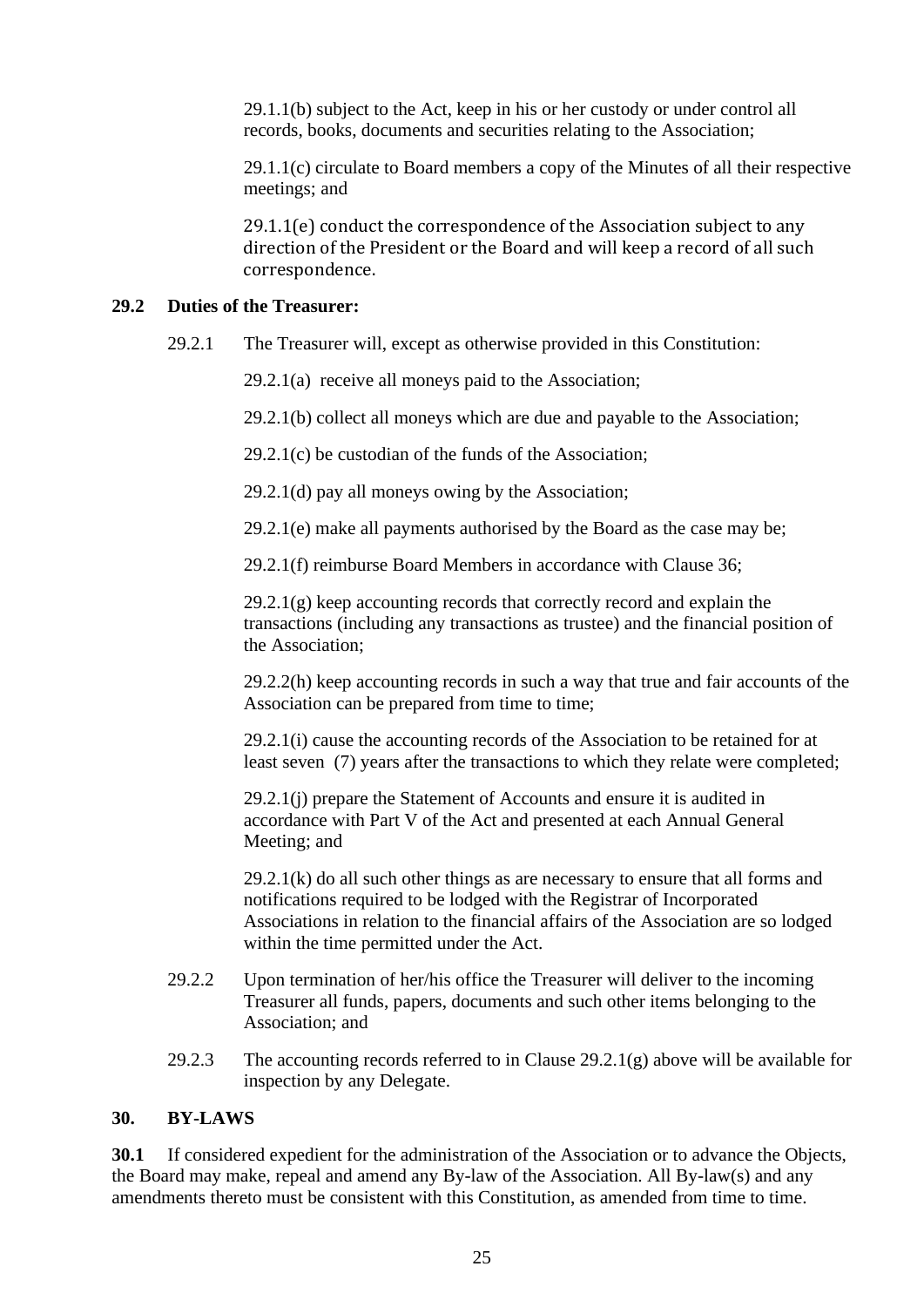**30.2** All By-laws are binding upon the Members.

**30.3** Those Eligible Members present and entitled to vote at a General Meeting of the Association, or those Delegates present and entitled to vote at a meeting of the Council, may vote to repeal any By-laws and, if a majority so vote in favour, that By-law(s) will immediately be repealed and no longer be of any force or effect.

# **31. COMMITTEES**

**31.1** The Board or the Council may from time to time establish Standing Committees or other ad hoc committees as it may deem expedient or necessary to advance the Association's objects.

**31.2** All Standing Committees must act in accordance with Board directions and must report their proceedings to the Board at such intervals as the Board may direct.

**31.3** Eligibility for Standing Committee membership is set out in the By-laws.

**31.5** Each Standing Committee can co-opt members with the approval of the Board.

**31.6** If at any meeting of a Standing Committee, the Chair is not present within fifteen minutes after the time appointed for holding the meeting, then the persons present may choose one of their number to chair the meeting.

**31.7** Each Standing Committee will meet at the direction of its Chair and adjourn as the Standing Committee thinks proper.

**31.8** Questions arising at any meeting of a Standing Committee will be determined by a resolution passed by a majority of votes of the persons present and entitled to vote. In the case of an equality of votes, the Chairperson will have a second or casting vote.

# **32. PATRON**

The Chairperson will invite such person or persons as recommended by the Board and approved at a General Meeting to be a Patron of the Association for a specified period of time.

# **33. AMENDMENT TO THE CONSTITUTION**

**33.1** Subject to the Act, the Constitution will only be amended by a Special Resolution.

**33.2** A resolution of the Association is a Special Resolution if it is passed by a majority of at least three-fourths of those Eligible Members present in person or by proxy or by electronic means and entitled to vote at the General Meeting. At least twenty-eight (28) days written notice of the General Meeting and the intention to propose the resolution as a Special Resolution must be given to Eligible Members.

**33.3** The Public Officer must lodge a copy of the Special Resolution with the Registrar of Incorporated Associations within one month of the resolution being passed. Upon such lodgment the resolution will be effective.

**33.4** Any alteration to the Constitution must not permit the Association to act (whether as trustee or otherwise) so as to trade or secure pecuniary gain for the Members.

# **35. FUNDS, ACCOUNTS AND INVESTMENTS**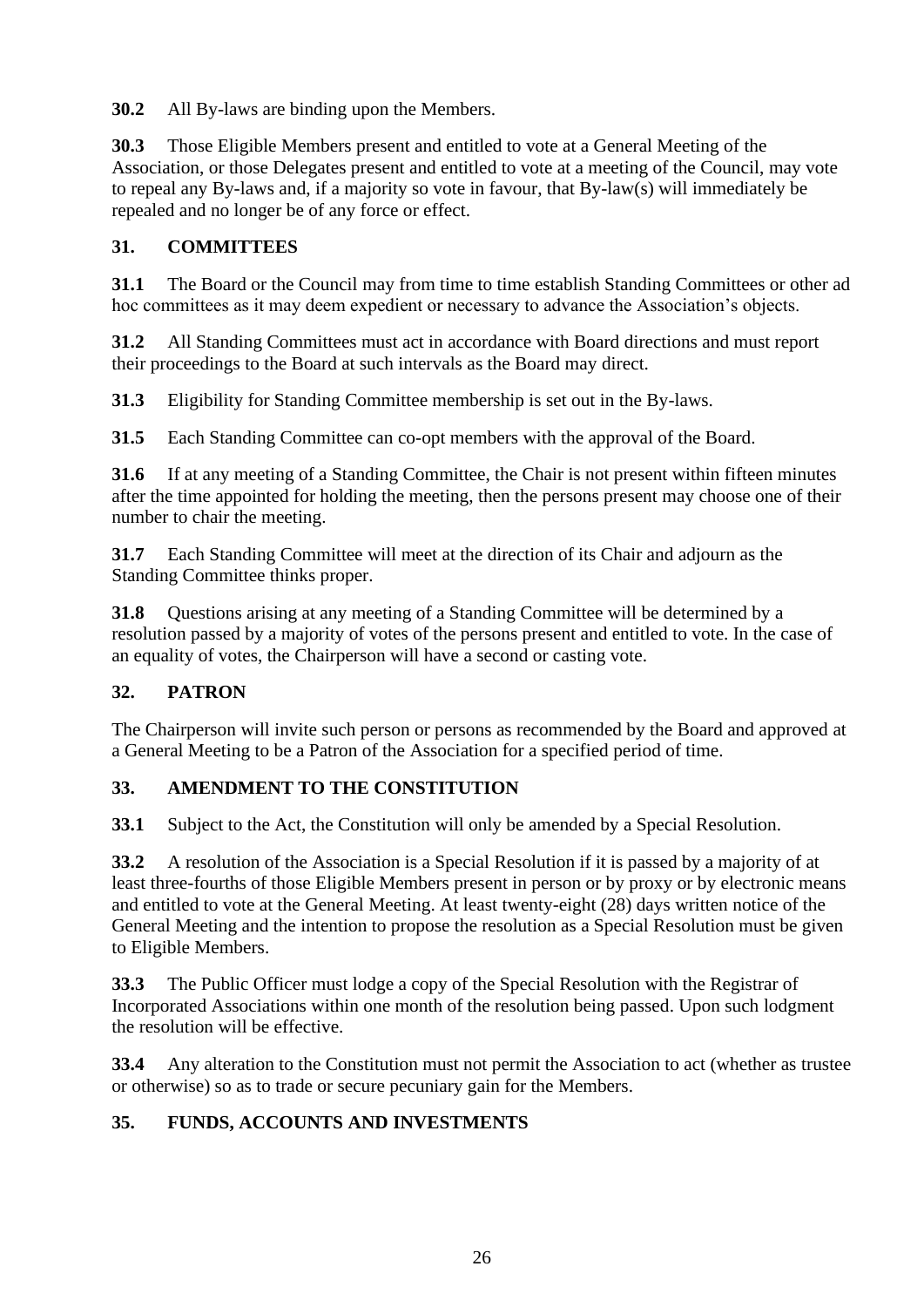**35.1** The funds of the Association will be derived from Membership Fees, Member Association Levies and any other annual subscriptions, levies, grants, donations and such other sources as the Board determines.

**35.2** All funds received by the Association will initially be paid into a separate account(s) in the name of the Association with any bank(s), building society, credit union and/or other financial institution for the Objects of the Association (such accounts collectively referred to as "Account No. 1").

**35.3** Funds received by the Association in its capacity as trustee of a trust(s) must not be paid into Account No. 1 but must be paid into a separate bank, building society, credit union and/or other financial institution account held in the name of the Association as trustee of that trust, to be dealt with in accordance with the trust deed of that trust.

**35.4** All cheques, drafts, bills of exchange, promissory notes and other negotiable instruments will be signed by two people:

35.4.1 any Board Member; and/or

35.4.2 any person(s) unanimously approved from time to time by the Board.

**35.5** The Board will take reasonable steps to ensure that the Association's Statement of Accounts is audited and that such audit is completed at least fourteen (14) days before the Annual General Meeting.

**35.6** The auditor of the Statement of Accounts ("Auditor") will be elected or re-elected as the case may be by resolution of those Eligible Members present and entitled to vote at the Annual General Meeting. The Auditor must be a person who qualifies under section 74 of the Act and he must comply with the audit requirements under the Act.

**35.7** The Financial Year of the Association will be 1 July to 30 June.

**35.8** The Association will only invest the funds held in Account No. 1 in the manner permitted by any state or commonwealth legislation governing trustees.

## **36. EXPENSES OF MEMBERS OF THE BOARD**

**36.1** Subject to Board approval, Members of the Board will be entitled to prompt reimbursement from the Association for such reasonable travelling and other expenses properly incurred in performing their duties as a Board Member.

## **37. ASSOCIATION ASSETS**

**37.1** The Board may only, with the approval of no less than two thirds of a quorum of Eligible Members present and entitled to vote at a General Meeting:

- 37.1.1 acquire (otherwise than out of accumulated funds of the Association) any real or personal property; or
- 37.1.2 appoint any person or persons or corporation to accept and hold in trust for the Association any real or personal property acquired or about to be acquired from the Association.

**37.2** The Board may only pledge the credit of those Members of the Association who have previously agreed in writing that their credit may be so pledged and then only to the amount specified by such Members in their written agreement.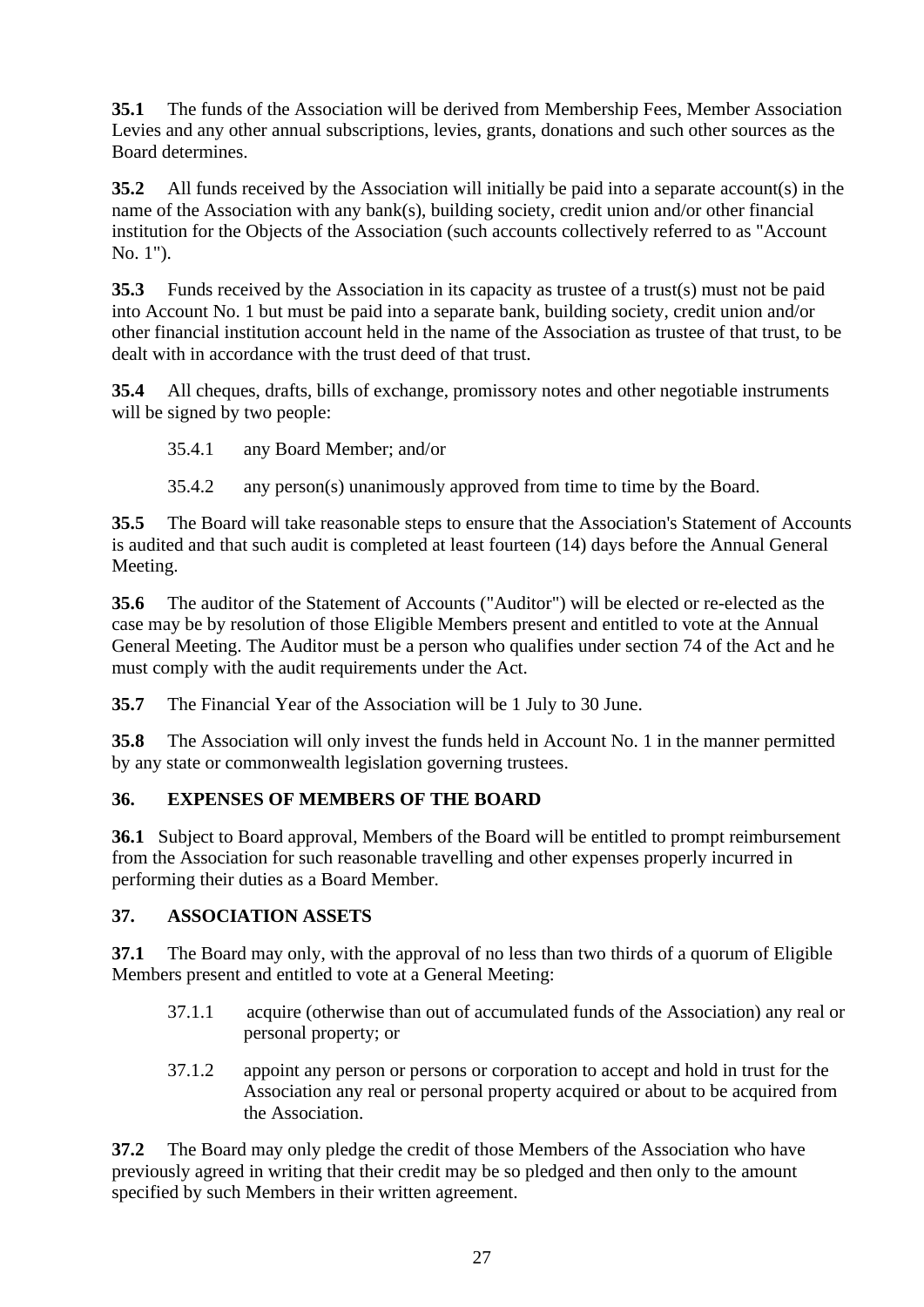## **38. PUBLIC OFFICER**

**38.1** The Board will appoint a person to be a Public Officer of the Association. The Public Officer must reside in the Australian Capital Territory.

**38.2** If the office of the Public Officer will become vacant in accordance with section 64 of the Act the Board must, within fourteen (14) days of such vacancy, appoint a person to fill the vacancy.

**38.3** The Public Officer may not hold any other office in the Association.

**38.4** The Association may, by a resolution passed by the Board, remove the Public Officer.

#### **39. COMMON SEAL**

**39.1** The Common Seal of the Association will be kept in the custody of the Secretary.

**39.2** The Common Seal will not be used or affixed to any deed or other document except pursuant to a resolution of the Board.

**39.3** Affixing of the Common Seal will be attested by the signatures of the Chairperson and one Board Member.

#### **40. INDEMNITY**

**40.1** Each and every:

- 40.1.1 Board Member,
- 40.1.2 member of a Standing Committee established under clause 31;
- 40.1.3 officer;
- 40.1.4 person employed or whose services are contracted by the Association pursuant to clause 19.2.10; and
- 40.1.5 salaried staff member,

of the Association is indemnified and will be kept indemnified by the Association against:

- 40.1.6 any liability to another person which arises or arose out of the first person acting in their appointed capacity; and
- 40.1.7 any liability which arises or arose out of the person acting in their appointed capacity for costs and expenses incurred by that person in defending proceedings, whether civil or criminal, unless the liability arises out of conduct involving the lack of good faith.

## **41. DISSOLUTION OF THE ASSOCIATION**

**41.1** Subject to the Act, the Association may be dissolved if a Special Resolution to voluntarily wind up the Association has been passed at a General Meeting.

**41.2** If the Association is wound up or if the endorsement of the Association as a deductible gift recipient is revoked, the following assets remaining after the payment of the Association's liabilities will be transferred to a fund, authority or institution to which income tax deductible gifts can be made: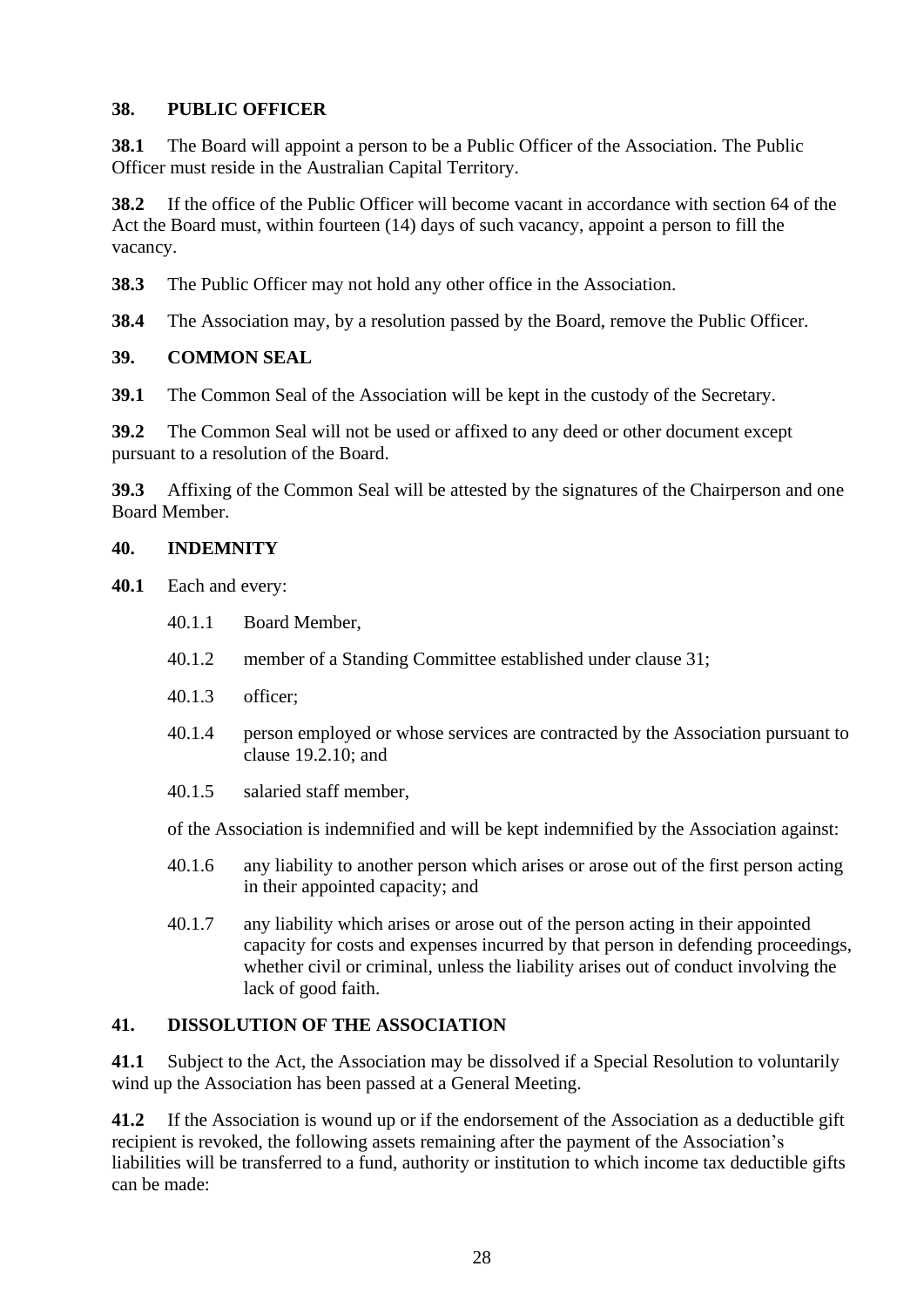- 41.2.1 gifts of money or property for the principal purpose of the Association;
- 41.2.2 contributions made in relation to an eligible fundraising event held for the principal purpose of the Association; and
- 41.2.3 money received by the Association because of such gifts and contributions.

**41.3** Any assets remaining in excess of the above, will be transferred to another non-profit Association with similar purposes and which has rules prohibiting the distribution of its assets and liabilities to members.

# **42. NOTICE**

**42.1** A notice may be served by or on behalf of the Association upon any Member either personally or by sending it by post, facsimile or email address to the Member at their address, facsimile number or email address shown in the Register of Members.

**42.2** Where a document is properly addressed pre-paid and posted to a person as a letter, the document will, unless the contrary is proved, be deemed to have been given to the person at the time at which the letter would have been delivered in the ordinary course of post.

**42.3** A notice served by facsimile or email shall be deemed to be received immediately if no error message is received by the sender.

# **43. INCONSISTENCY**

**43.1** In the event of any inconsistency between any clause in this Constitution and the Act, the Act will prevail at all times to the extent of that inconsistency.

**43.2** In the event of an inconsistency between this Constitution and any By-law or regulation made in accordance with clause 30, this Constitution will prevail at all times to the extent of that inconsistency.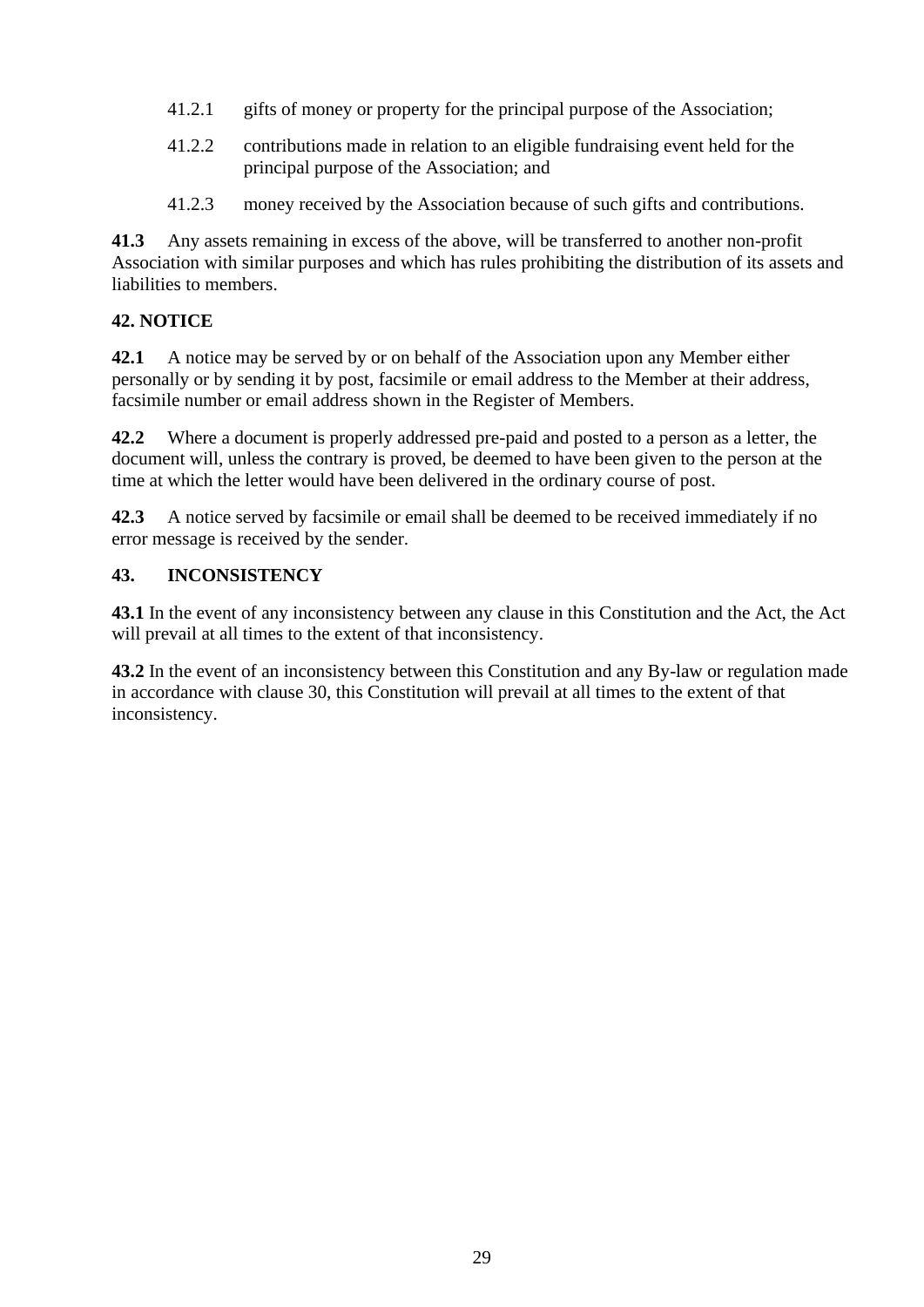# **APPENDIX 1**

## **FORM FOR APPOINTMENT OF DELEGATE(S) – MEMBER ASSOCIATIONS**

.......................................................................................................................... (*Name of Member Association*)

being a Member Association of PACFA hereby appoints the following Delegate(s) to the Council of PACFA as the representative of the Member Association, to attend and vote at the meeting of the Council

to be held on the ............................. day of......................................... 20...... and at any adjournment of that meeting.

Name of first Delegate:

Name of second Delegate (if applicable):

Signed for and on behalf of the Member Association by a duly authorised officer:

Signature of office holder Name and position of office holder *(please print)*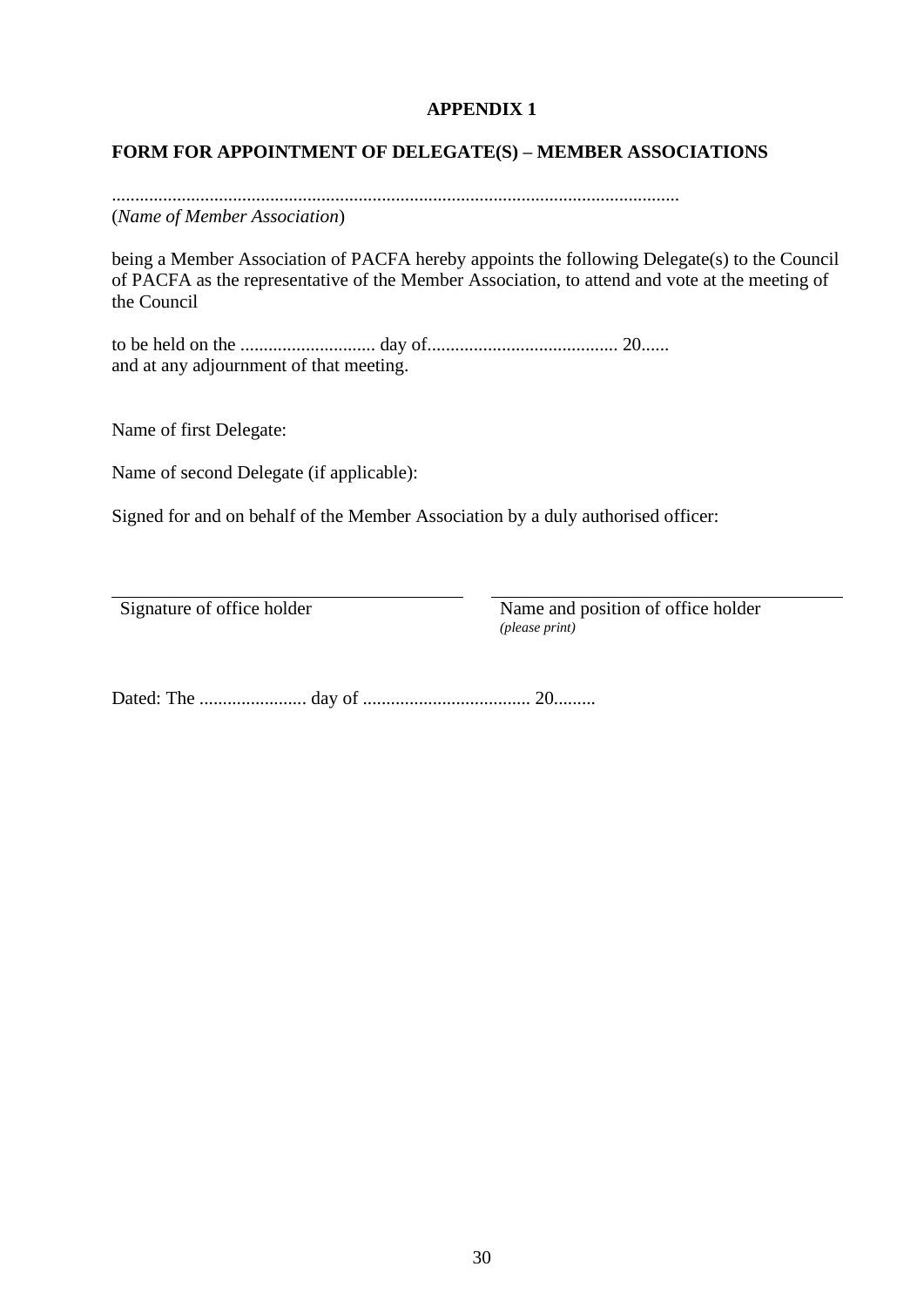# **FORM FOR APPOINTMENT OF DELEGATE(S) – DIVISIONS AND SUB-DIVISIONS**

.......................................................................................................................... (*Name of Division or Sub-division*)

being a Division or Sub-Division of PACFA hereby appoints the following Delegate(s) to the Council of PACFA as the representative of the Division / Sub-Division, to attend and vote at the meeting of the Council

to be held on the ............................. day of......................................... 20...... and at any adjournment of that meeting.

Name of first Delegate:

Name of second Delegate (if applicable):

Signed for and on behalf of the Division / Sub-Division by a duly authorised member of its Leadership Group:

Signature of Leadership Group member Name and position of signatory

*(please print)*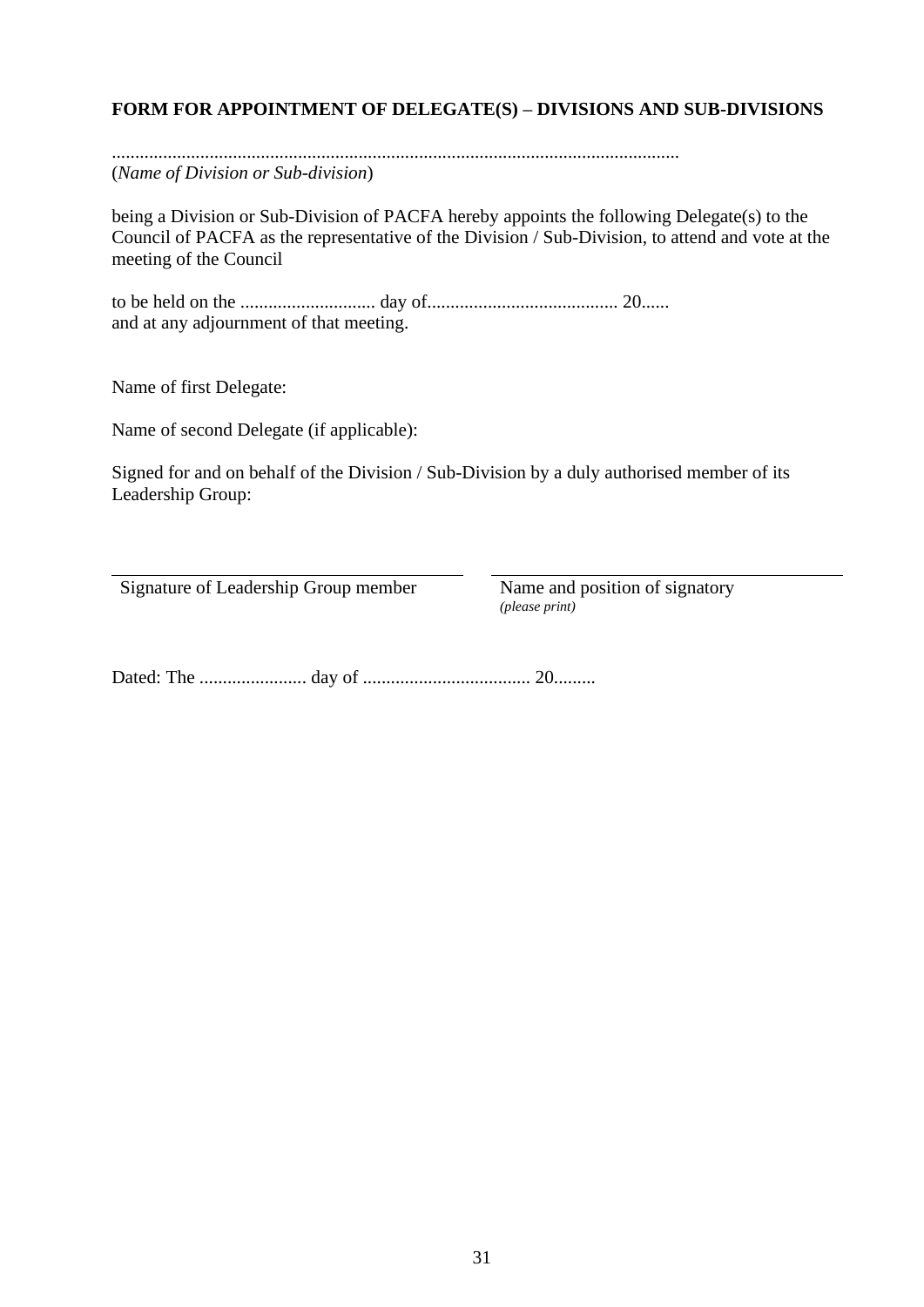# **APPENDIX 2**

## **FORM FOR NOTIFICATION OF MA MEMBERS**

.......................................................................................................................... (*Name of Member Association*)

being a Member Association of PACFA hereby notify PACFA that the following MA member(s) or their duly appointed proxies are Eligible Members authorised to attend and vote at the Member Congress meeting

to be held on the ............................. day of......................................... 20...... and at any adjournment of that meeting.

Name(s) of MA member(s):

Signed for and on behalf of the Member Association by a duly authorised officer:

Signature of office holder Name and position of office holder *(please print)*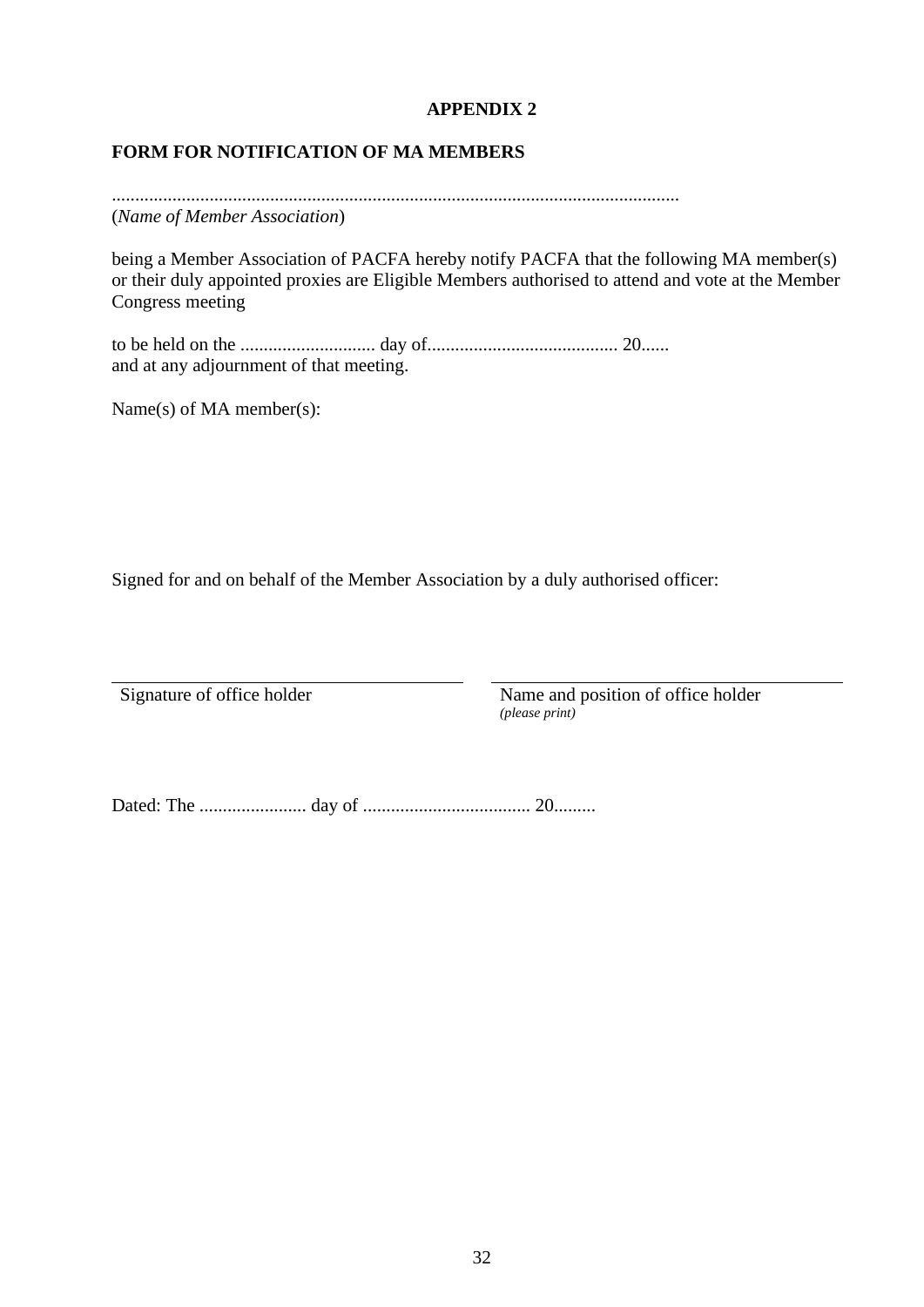# **APPENDIX 3**

# **FORM FOR APPOINTMENT OF PROXIES – MEMBER ASSOCIATIONS**

.......................................................................................................................... (*Name of Member Association*)

being a member of PACFA hereby appoint the following delegate(s) to the Council of PACFA as proxy/proxies to vote on our behalf at the Council meeting of the Association

to be held on the ............................. day of......................................... 20...... and at any adjournment of that meeting.

Name of first proxy:

Name of second proxy:

Signed for and on behalf of the Member Association by a duly authorised officer:

Signature of office holder Name and position of office holder *(please print)*